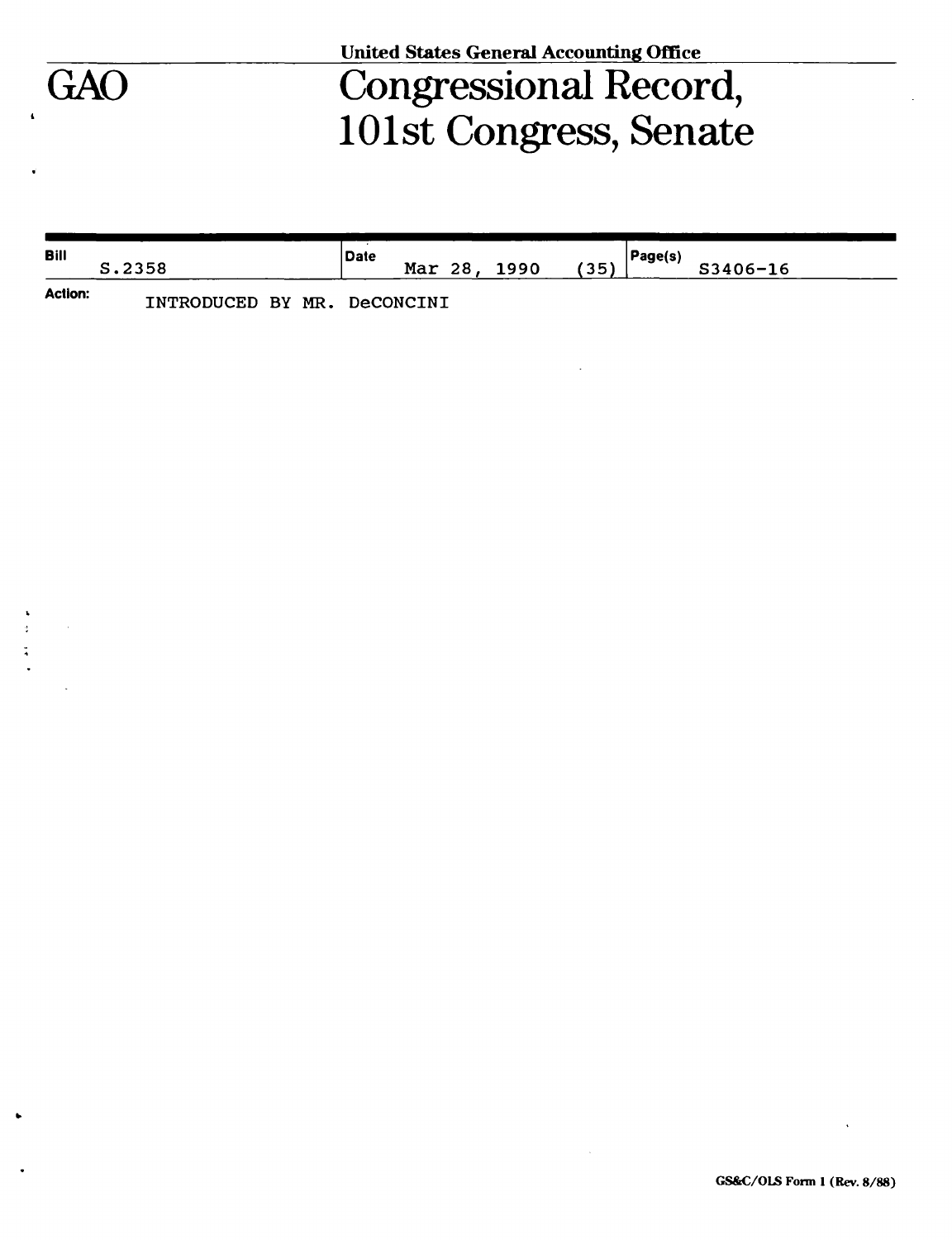# By Mr. DECONCINI:

J

S. 2358. A bill entitled the "Digital Audio Tape Recorder Act of 1990"; to the Committee on Commerce, Science, and Transportation.

**DIGITAL AUDIO TAPE RECORDER ACT** 

• Mr. DECONCINI. Mr. President, I rise today to introduce the Digital Audio Tape Recorder Act of 1990. By introducing this legislation, we hope to bring to an end the controversy surrounding introduction of this new technology into the U.S. consumers across the country should have the opportunity to enjoy this technological advancement in sound recording.

I am including in the RECORD today a section-by-section description of the bill. I am including along with it a technical reference document that sets forth certain standards and specifications mandated by the legislation. At this point, I thought it would be helpful to describe this technology and the need for this legislation.

A digital audio tape recorder [DAT] is a tape recorder that records information in digital form, similar to the compact tape disc player except on tape. In a digital recording, music is converted into electronic pulses for coding, in the same way a computer stores information—in contrast, a conventional analog tape recorder records music in the form of the sound waves that constitute music. These digital pulses are then "read" and converted back into music. Proponents of this type of recording claim that it has several advantages over conventional methods of recording. These purported advantages include that the dynamic range of the music—the difference between the loudest and softest portions—and the slgnal-to-noise ratio are superior to most analog methods; the recording process itself does not add any noise; and "wow" and "flutter" mechanical errors induced in some analog recordings—are virtually eliminated.

Last Congress, Congressman ROBERT KASTENMEIER and I chaired joint hearings of our respective subcommittees on the problems presented by the introduction of this new technology. At that hearing, one of the main concerns voiced by recording industry representatives was that, by using a DAT to tape a compact disc, a consumer would be able to obtain a "digital master" or a "digital clone" every bit as good as the record producer's own digital master and that this recording could then be reproduced repeatedly in that form. Representatives of the consumer electronics industry testified that they

had voluntarily configured the devices to prevent digital-to-digital cloning.

The focus of the hearing, however, was on a proposed technological addition to the DAT technology that would render the devices incapable of recording encrypted prerecorded software. This technology, called the copy-code scanner, was demonstrated by both the recording industry, who developed it, and the electronics industry. The results of the two demonstrations were markedly different. While the copy-code scanner demonstrated by the recording industry resulted in no discernible degradation in sound quality, the one utilized in the electronics industry presentation, however, obviously did adversely affect the quality. The committees were not able to determine which demonstration was more accurate and subsequently asked the National Bureau of Standards to test the copy-code scanner to determine its affect on DAT recorders. In mine its affect on DAT recorders. In addition, the two chairmen asked the<br>Recording Industry Association and Recording Industry Association and the Electronics Industry Association to try to resolve the dispute between themselves. The legislation I am introducing today represents the agreement that has been reached by the two long-term adversaries.

In fashioning this legislation, we have not included a surcharge provision to compensate artists and copyright holders for the possibility of loss of compensation that the sale of the machines may promote. The recording industry and others in the worldwide music community have long supported the imposition of a surcharge on blank tapes and recording devices. The consumer electronics industry, retail dealers and consumers have consistently opposed these efforts in the United States. In agreeing to recommend legislation to Congress, the industry representatives have put aside these differences. I applaud both sides for their efforts and for their willingness to compromise.

I am aware that there are groups who oppose the agreement represented by this legislation. These groups continue to believe that the only fair solution to the perceived problem of displaced sales is a distribution of moneys collected through the surcharge system. These parties also believe that the agreement sets a bad precedent by acknowledging for the first time in the copyright law, the existence of home taping. I have never supported the placing of such a surcharge on either software or hardware, but if this legislation is referred to my subcommittee, I will give this idea a fair hearing during consideration of the bill. In addition, language has been included in the legislation to clarify that Congress does not intend in adopting this approach to address the legality or appropriateness of home taping in general.

In agreeing to recommend SCMS, the industry representatives now seek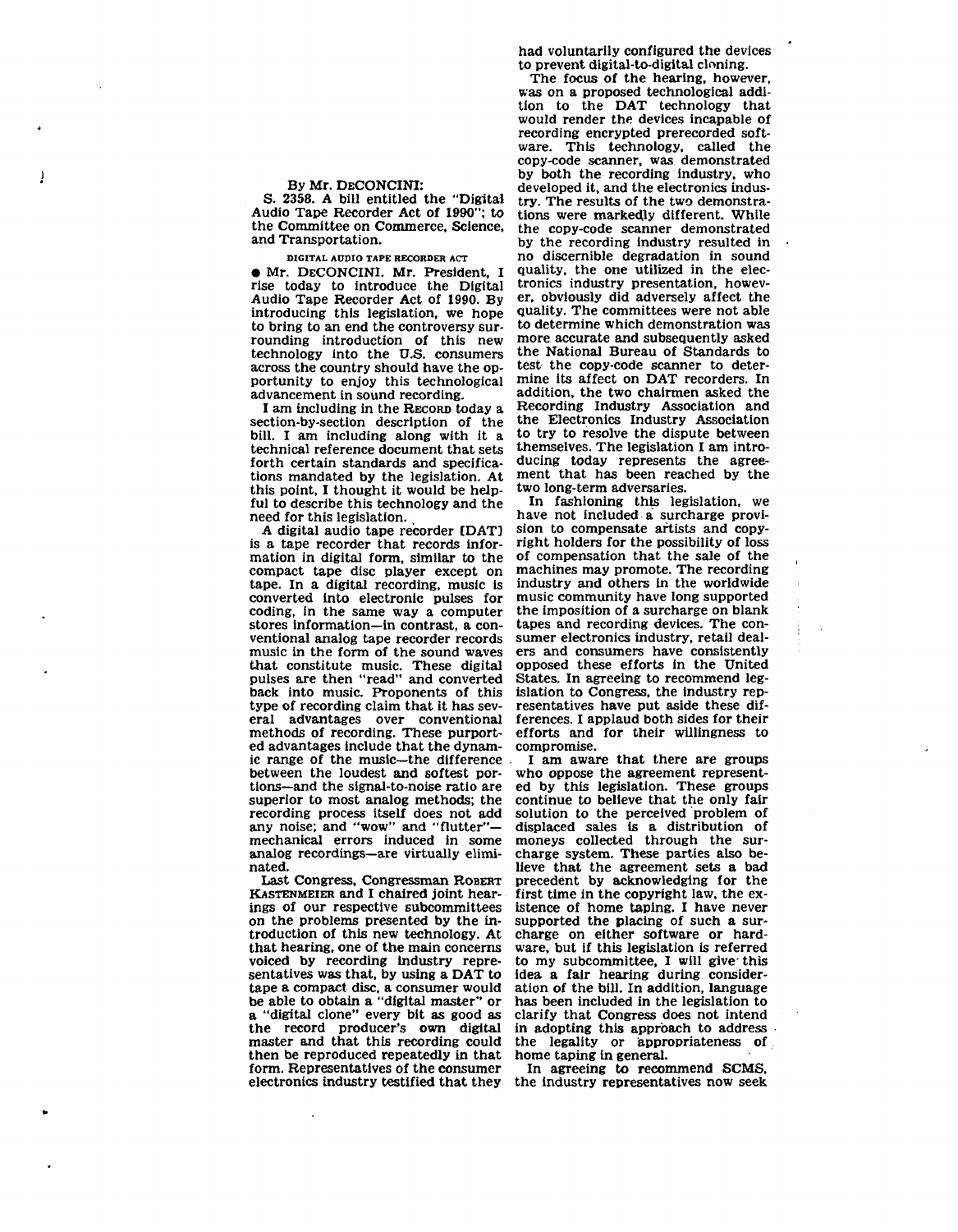÷

to enable consumers to make digitalto-digital copies of prerecorded music, but to restrict the extent to which digital-to-digital copies of the copies can be made.

Under SCMS, the circuitry which controls the functions of a DAT will be programmed to read certain coding information accompanying the source material and, based on the particular combination of codes it reads, will permit unrestricted copying, permit copying but label the copy with a code to restrict further digital-to-digital copying, or disallow such copying. Under this system, a DAT will not be prevented from making first-generation digital-to-digital copies of original prerecorded music and other material from compact discs, prerecorded DAT cassettes, digital broadcasts, and other digital sources entering through a digital input, but will be unable to make<br>second-generation digital-to-digital second-generation copies of the copies. In recognition of the fact that a DAT at present is unable to determine whether original prerecorded music or other material entering through an analog input has been coded for copyright protection, a DAT will be able to make a first-generation and a second-generation digital-to-digital copy of the source material, but will not be permitted to make a third-generation digital copy of the second-generation copy. In the event that technological developments permit the circuitry of a DAT to identify copyrighted material entering through an analog input, the same limitation on digital copies of copies should apply, but there will be no limitation on serial digital copying of analog material not coded for copyright protection.

The serial copy management system does not require any action by the consumer. No additional buttons or controls will complicate the recording process. Implementation of SCMS also will not require any changes to existing compact disc players or compact discs.

Home taping on conventional analog tape recorders will not be subject to SCMS. Thus, home taping on analog tape recorders will remain unaffected by this legislation. Moreover, the codes imbedded in digital sources to allow SCMS to work will not affect in any way the ability of analog tape recorders to record digital sources of music.

In my view, it is important that the DAT technology be available for American consumers. Therefore, the benefits of implementing SCMS for DAT's will be significant for consumers, the recording industry, the consumer electronics industry, and others in the United States. In furtherance of our goal of putting past controversy beh'nd us, we introduce this legislation today. We look forward to the support of our Senate colleagues in moving this bill quickly.

I ask unanimous consent that the bill and the accompanying documents be inserted in the RECORD.

There being no objection, the materials were ordered to be printed in the RECORD, as follows:

### **S. 2358**

*Be it enacted by the Senate and House of Representatives of the United States of America in Congress assembled,*  **SECTION I. SHORT TITLE.** 

**This Act may be referred to as the "Digital Audio Tape Recorder Act of 1990". SEC. 2. FINDINGS.** 

**(a) FINDINGS.—The Congress finds that—** 

**(1) the Congress has been expressly granted the power under article 1, section 8, of the Constitution to promote the progress of science and the useful arts;** 

**(2) representatives of the consumer electronics and recording industries have jointly studied possible recommendations to governments about the functions of digital audio tape (hereinafter in this section referred to as "DAT") recorders;** 

**(3) taking into account concerns raised in the worldwide music community regarding copyright protection, the industry representatives announced a worldwide agree-ment In 1989 to make joint recommendations to governments, including the United States Government, with respect to DAT technology;** 

**(4) the industry representatives agreed to recommend for government implementation worldwide the serial copy management system (hereinafter in this section referred to as "SCMS"), a technical system for controlling so-called "serial" copying on DAT recorders;** 

**(5) under SCMS, the circuitry which controls the functions of a DAT recorder will be programmed to read certain coding information accompanying the source material and, based on the particular combination of codes it reads, will not prevent unrestricted copying, will not prevent copying but label the copy with a code to restrict further digital-to-digital copying, or will disallow such copying;** 

**(6) under SCMS, a DAT recorder'will not be prevented from making first-generation digital-to-digltal copies of original copyright-protected prerecorded music and other material from compact discs, prerecorded DAT cassettes, digital broadcasts, and other digital sources entering through a digital input, but will be prevented from making second-generation digital-to-digital copies of the copies;** 

**(7) under SCMS, in recognition of the fact that a DAT recorder at present will be unable to determine whether original prerecorded music or other material entering through an analog input has been coded for copyright protection, a DAT recorder will not be prevented from making first-generation and second-generation digital-to-digital copies of the source material, but will be prevented from making third-generation digital-to-digital copies of the second-generation copies;** 

**(8) in the event that technological developments permit the circuitry of a DAT recorder to identify copyrighted material entering through an analog input, equivalent limitations on digital copies of copies should apply, but there will be no limitation on serial digital copying of analog material not coded for copyright protection;** 

**(9) home taping on conventional analog tape recorders will not be subject to SCMS and thus will remain unaffected;** 

**(10) the benefits of implementing SCMS for DAT recorders' will be significant for consumers, the recording industry, the con-** **sumer electronics industry, and others in the United States;** 

**(11) in furtherance of the realization of those benefits and to encourage other governments to act accordingly, this Act implements SCMS for DAT recorders and provides mechanisms for regulatory implementation of solutions with respect to future issues and technological developments;** 

**(12) representatives of the consumer electronics and music industries are expected to discuss copyright issues resulting from new technologies, including recordable and erasable compact disc players, and to study possible approaches, and to make recommendations to governments, including the United States Government, for applying SCMS or another system with greater copying restrictions than SCMS to these new technologies:** 

**(13) this Act does not address or affect the legality of private home copying under the copyright laws;** 

**(14) the enactment of this Act shall not prejudice consideration of whether or not royalties should be levied for private home copying of copyrighted music", and** 

**(15) the enactment of this Act will promote the progress of science and the useful arts by encouraging the development of new technologically advanced products while providing copyright-related protection for creators of artistic works.** 

**SEC. 3. DIGITAL AUDIO TAPE RECORDERS AND PHONORECORDS.** 

**(a) PROHIBITION ON MANUFACTURE OR DIS-TRIBUTION.—(1) No person shall manufacture or distribute any digital audio tape recorder or digital audio interface device which does not conform to the standards and specifications to implement the serial copy management system that are either—** 

**(A) set forth in the technical reference document; or** 

**(B) established under an order by the Secretary of Commerce under section 4(b)(1) or (2).** 

**(2) If the Secretary of Commerce approves standards and specifications under section 4(b)(3), then no person shall manufacture or distribute any digital audio tape recorder or digital audio interface device which does not conform to such standards and specifications.** 

**(b) PROHIBITION ON CIRCUMVENTION OF SERIAL COPY MANAGEMENT SYSTEM.—NO person shall manufacture or distribute any device, or offer or perform any service, the primary purpose or effect of which is to avoid, bypass, remove, deactivate, or otherwise circumvent any program or circuit which implements, in whole or in part, the serial copy management system in a digital audio tape recorder or digital audio interface device.** 

**(c) EXCEPTION FOR PROFESSIONAL MODELS.—(1) Notwithstanding subsections (a) and (b), the requirements of those subsections shall not apply to a professional model digital audio tape recorder. For purposes of this Act, the term "professional model digital audio tape recorder" means a digital audio tape recorder—** 

**(A) which is capable of sending a digital audio Interface signal in which the channel status block flag is set as a "professional" interface, in accordance with the standards and specifications set forth in the technical reference document or established under an order issued by the Secretary of Commerce under section 4;** 

**(B) which is clearly, prominently, and per-manently marked with the letter "P" or the word "professional" on the outside of its packaging, and in all advertising, promotional, and descriptive literature, with respect to the recorder, that is available or**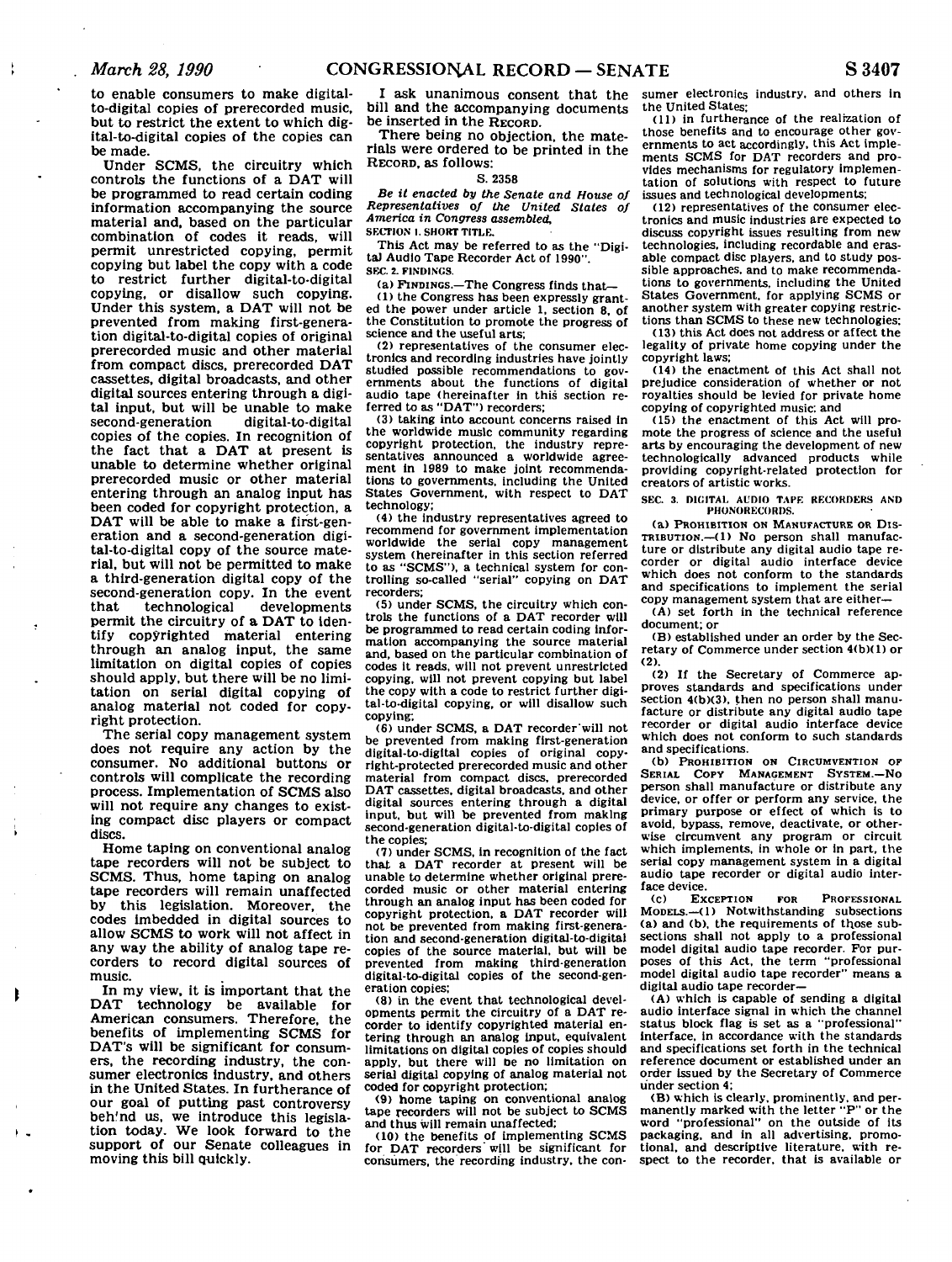provided to persons other than the manufacturer, its employees, or its agents; and

(C) which is designed, manufactured, marketed, and intended for use by recording professionals, in the ordinary course of a lawful business.

(2) The capability in a digital audio tape recorder described in paragraph (1)(A), or the marking of a digital audio tape recorder described in paragraph (1)(B), shall not create any presumption that the recorder is a professional model digital audio tape recorder.

(3) In determining whether a digital audio tape recorder meets the requirements of paragraph (IXC), factors to be considered shall include—

(A) whether it has features used by recording professionals in the course of a lawful business, including features such as—

(i) a data collection and reporting system of error codes during recording and playback;

(ii) a record and reproduce format providing "read after write" and "read after read";

(iii) a time code reader and generator conforming to the standards set by the Society of Motion Picture and Television Engineers for such readers and generators; and

(iv) a professional input/output interface, both digital and analog, conforming to standards set by audio engineering organizations for connectors, ' signaling formats, levels, and impedances;

except that the presence or absence of features referred to in this subparagraph shall not create any presumption as to whether or not a digital audio tape recorder is.a professional model digital audio tape recorder,

(B) the nature of the promotional materials used to market the digital audio tape recorder;

(C) the media used for the dissemination of the promotional materials, including the intended audience;

(D) the distribution channels and retail outlets through which the recorder is disseminated;

(E) the manufacturer's price for the recorder as compared with the manufacturer's price for digital audio tape recorders Implementing the serial copying management system;

(P) the relative quantity of manufacture of the recorder as compared to the size of the manufacturer's market for professional digital audio tape recorders;

(G) the occupations of the purchasers of the recorder; and

<H) the uses to which the recorder is put. (d) ENCODING OF INFORMATION ON PHONO-RECORDS.—(1) No person shall encode a phonorecord of a sound recording with inaccurate information relating to the category code, copyright status, or generation status of the source material so as to improperly affect the operation of the serial copy management system.

(2) Nothing in this Act requires any person engaged in the manufacture or assembly of phonorecords to encode any such phonorecord with respect to its copyright status.

(e) INFORMATION TO ACCOMPANT TRANSMIS-SION IN DIGITAL FORMAT.—Any person who transmits or otherwise communicates to the public any sound recording in digital format shall not be required under this Act to transmit or otherwise communicate the information relating to the copyright status of the sound recording; except that any such person who does transmit or otherwise communicate such copyright status information shall transmit or communicate such information accurately.

(f) DEFINITION.—For purposes of this section, the term "manufacture or distribute" mews to manufacture, assemble, sell, resell, lease, or distribute in commerce, or to offer for sale, resale, lease, or distribution in commerce.

**SBC 4. SERIAL COPY MANAGEMENT SYSTEM.** 

(a) PUBLICATION OF TECHNICAL REFERENCE DOCUMENT.—Within 10 days after the date of the enactment of this Act, the Register of Copyrights shall cause the technical reference document to be published in the Federal Register.

(b) ORDERS OF SECRETARY OF COMMERCE.— The Secretary of Commerce, upon petition by an interested party and after consultation with the Register of Copyrights, may issue an order to implement the serial copy management system set forth in the technical reference document as follows:

(1) The Secretary may issue such order for the purpose of permitting in commerce devices that do not conform to all of the standards and specifications set forth in the technical reference document, if the Secretary determines that such devices possess the same functional characteristics with respect to regulation of serial copying as, and are compatible with the, prevailing method for implementation of, the serial copy management system set forth in the technical reference document.

(2) The Secretary may issue such order for the purpose of permitting in commerce devices that do not conform to all of the standards and specifications set forth in the technical reference document, if the Secretary determines that the standards and specifications relating generally to digital audio tape recorders and digital audio interface devices have been or are being revised or otherwise amended or modified such that the standards and specifications set forth in the technical reference document are not or would no longer be applicable, and that such devices conform to such new standards and specifications and possess the same functional characteristics with respect to regulation of serial copying as the serial copy management system set forth in the technical reference document.

(3) The Secretary may issue such order for the purpose of approving standards and specifications for a technical method implementing in a digital audio tape recorder the same functional characteristics as the serial copy management system so as to regulate serial copying of source material in the analog format in an equivalent manner as source material in the digital format.

**SEC 6. REMEDIES.** 

(a) CIVIL ACTIONS.—Any aggrieved person or the Attorney General of the United States may bring a civil action in an appropriate United States district court against any person for a violation of section 3.

(b) POWERS OF THE COURT.—In an action brought under subsection (a), the court—

(1) consistent with the limitation set forth in subsection (e), may grant temporary and final injunctions on such terms as It may deem reasonable to prevent or restrain violations of section 3;

(2) shall award damages under subsection (c);

(3) shall direct the recovery of full costs. Including awarding reasonable attorney's fees, by an aggrieved person, other than the United States, who prevails; and

(4) may grant such other equitable relief as it may deem reasonable.

(c) DAMAGES.—(1) An aggrieved person shall be entitled to recover damages for violations of section 3, which shall be computed, at the election of the aggrieved person at any time before final Judgment is rendered, in accordance with one of the following, but In no event shall the judgment exceed a total of \$1,000,000:

(A) The aggrieved person may recover the actual damages suffered by him or her as a result of the violation and any profits of the violator that are attributable to the violation which are not taken into account in computing the actual damages. In determining the violator's profits, the aggrieved person is required to prove only the violator's gross revenue, and the violator is required to prove his or her deductible expenses and the elements of profit attributable to factors other than the violation.

(B) The aggrieved person may recover an award of statutory damages for each violation of subsection (a) or (b) of section 3 in the sum of not less than \$1,000 nor more than \$10,000 per device involved in such violation or per device on which a service prohibited by section 3(b) has been performed, as the court considers just.

<C) The aggrieved person may recover an award of statutory damages for each violation of subsection (d) of section 3 in the sum of not less than \$10 nor more than \$100 per phonorecord involved in such violation, as the court considers just.

(D) The aggrieved person may recover an award of statutory damages for each transmission or communication that violates subsection (e) of section 3, in the sum of not less than \$10,000 nor more than \$100,000, as the court considers just.

(2) In addition to making an award of damages under paragraph (1), in any case in which the court finds that a violation of section 3 was committed willfully and for purposes of direct or indirect commercial advantage or private financial gain, the court in its discretion may increase the award of damages, whether actual or statutory, by an additional amount of not more than \$5,000,000.

(3) In any case in which the court finds that the violator was not aware and had no reason to believe that his or her acts constituted a violation of section 3, the court in its discretion may reduce the total award of damages to a sum of not less than \$250.

(d) IMPOUNDING OF ARTICLES.—At any time while an action under this section is pending, the court may order the impounding, on such terms as it may deem reasonable, of any device or phonorecord that is in the custody or control of the alleged violator and that the court has reasonable cause to believe does not comply with, or was involved in a violation of, section 3.

(e) LIMITATION REGARDING PROFESSIONAL MODELS.—Unless a court finds that the labeling and distribution of a digital audio tape recorder as a professional model by a manufacturer, given the factors set forth in subsection (c) of section 3, were without a reasonable basis or not in good faith, the court shall not grant a temporary or preliminary injunction against the distribution of such devices by the manufacturer.

(f) REMEDIAL MODIFICATION AND DESTRUC-TION OF ARTICLES.—As part of a final judgment or decree finding a violation of section 3, the court shall order the remedial modification, if possible, or the destruction of any device or phonorecord that does not comply with, or was involved in a violation of, section 3 that is in the custody or control of the violator or that has been impounded under subsection (d) of this section.

(g) DEFINITION.—For purposes of this sec-tion, the term "device" does not include a phonorecord.

## **SEC «. DEFINITIONS.**

(a) In GENERAL.—As used in this Act-

<1) the term "aggrieved person" means— <A) any person engaged in the manufacture or assembly of any digital audio tape recorder or any phonorecord;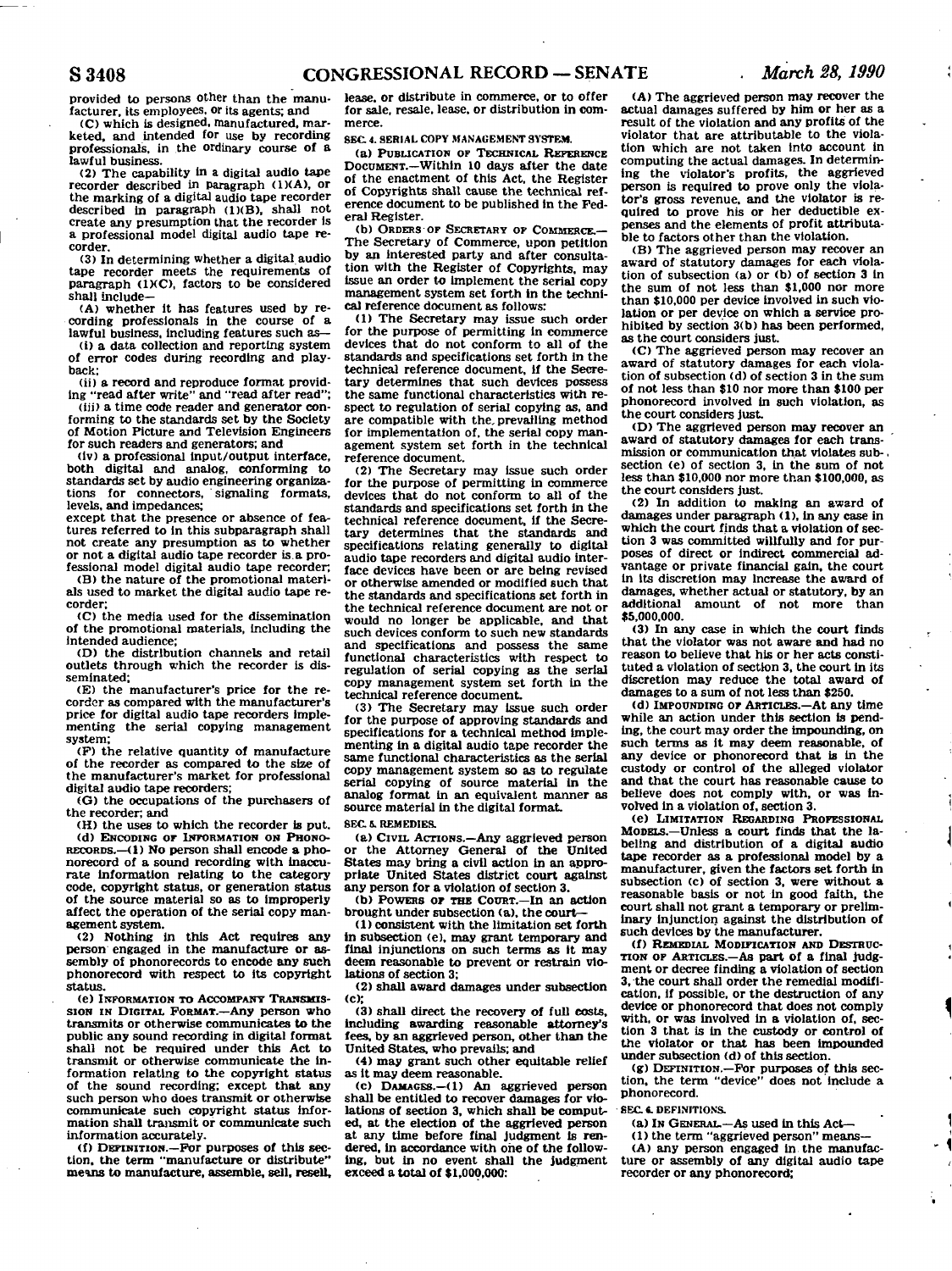(B) any person who is a copyright owner of any work embodied in a phonorecord; and

(C) any association, representative, or agent of any person described in subpara $graph (A)$  or  $(B)$ :

(2) the term "commerce" means commerce, between or among any of the States, or between any of the States and any foreign nation;

(3) the term "digital audio interface<br>device" means any machine or device. means any machine or device, whether or not developed as of the date of the enactment of this Act, and whether or not included with or as part of some other device, that supplies a digital audio signal through a "non-professional interface," as the term "non-professional interface" is used in the Digital Audio Interface Standard in part I of the technical reference document or in an order of the Secretary of Commerce under section 4(b) (1) or (2);

(4) the term "digital audio tape recorder" means any device, whether or not developed as of the date of the enactment of this Act, and whether or not included with or as a part of some other device, that is intended or marketed for the primary purpose of making a sound recording in a digital

format on magnetic tape; (5) the term "interested party" means any person engaged In the manufacture or assembly of any digital audio tape recorder or any phonorecord, or any association, representative, or agent of such person;

(6) the term "person" includes "anyone" as that term is used In section 501(a) of title 17, United States Code;

(7) the term "serial copy management system" means the system for regulating serial copying by digital audio tape recorders that is set forth in the technical reference document or In an order of the Secretary of Commerce under section 4;

(8) the term "State" means any of the sev-eral States, the District of Columbia, and any commonwealth, territory, or possession of the United States;

"(9) the term "technical reference document" means the document entitled "Technical Reference Document for Digital Audio Tape Recorder Act of 1990", as such document appears under the proceedings of the Senate in the Congressional Record for March 28, 1990; and

(10) the terms "analog format", "copyright status", "category code", "generation status", and "source material" mean those terms as they are used in the technical reference document.

(b) COPYRIGHT DEFINITIONS.—Except as otherwise provided, all terms used In this Act shall have the same meanings as those terms are given in title 17, United States Code.

**SEC. 7. EFFECT ON OTHER LAW.** 

This Act does not affect any right or remedy, or any limitation on such right or remedy, held by or available to any person under title 17, United States Code. Nothing in this Act creates or affords any greater or lesser rights with respect to private home copying of a copyrighted work than any rights afforded under title 17, United States Code.

**SEC 8. AMENDMENT TO TITLE 17. UNITED STATES** 

**CODE.**  (a) IN GENERAL.—Chapter 5 of title 17. United States code, is amended by adding at the end the following:

"§ 511. Effect of Digital Audio Tape Recorder Act of 1990

"The Digital Audio Tape Recorder Act of 1990 does not affect any right or remedy, or any limitation on such right or remedy, held by or available to any person under this title. Nothing in the Digital Audio Tape Recorder Act of 1990 creates or affords any

greater or lesser rights with respect to private home copying of a copyrighted work than any rights afforded under this title.

(b) CONFORMING AMENDMENT.—The table of sections at the beginning of chapter 5 of title 17, United States Code, is amended by adding at the end the following:

"511. Effect of Digital Audio Tape Recorder Act of 1990.".

## **SEC. 9. EFFECTIVE DATE.**

This Act shall take effect on the date of the enactment of this Act, but shall not apply to any device or phonorecord manufactured or assembled before such date.

SECTION-BY-SECTION DESCRIPTION OF THE DIGITAL AUDIO TAPE RECORDER ACT OF 1990 Section 1 sets forth the title of the bill.

Section 2 sets forth certain findings that help put the legislation in perspective. Most of the findings describe the development of the serial copy management system (SCMS) for digital audio tape (DAT) recorders and how this system works. Other findings indicate that—

Enactment of the legislation will fulfill the constitutional power of Congress to promote the progress of science and the useful arts by encouraging the development of new technologically advanced products while providing protection for creators of copyrighted works;

Congress expects representatives of the consumer electronics and music industries to discuss copyright issues resulting from new technologies, including recordable and erasable compact disc players, to study possible approaches, and to make legislative recommendations for applying SCMS or another system with greater copying restrictions than SCMS to these new technologies; and

Enactment of the legislation will not address or affect the legality of private home copying under copyright law and will not prejudice consideration of whether or not royalties should be levied for private home copying of copyrighted music.

As a group, the findings provide back-ground helpful for interpreting the SCMS standards and specifications mandated for DAT recorders and help put congressional consideration of the legislation into context.

Under SCMS. the circuitry which controls the functions of a DAT recorder will be programmed to read certain coding information accompanying the source material and, based on the particular combination of codes it reads, will not prevent unrestricted copying, will not prevent copying but label the copy with a code to restrict further digital-to-digital copying, or disallow such copying. Under this system, a DAT recorder will not prevent the making of first-generation digital-to-digital copies of original prerecorded music and other material from compact discs, prerecorded DAT cassettes, digital broadcasts, and other digital sources entering through a digital input, but will prevent the making of second-generation digital-to-digital copies of the copies. In recognition of the fact that a DAT recorder is presently unable to determine whether original prerecorded music or other material entering through an analog input has been coded for copyright protection, a DAT recorder will not prevent the making of a first-generation and a second-generation digital-todigital copy of the source material, but will prevent the making of a third-generation digital-to-digital copy of the second-generation copy. In the event that technological developments permit the circuitry of a DAT recorder to identify copyrighted material entering through an analog input, equivalent limitations on digital copies of copies

should apply, but there will be no limitation on serial digital copying of analog material not coded for copyright protection.

Home taping on conventional analog tape recorders will not be subject to SCMS. Thus, home taping on analog tape recorders will remain unaffected by this legislation.

Section 3 governs the manufacture and distribution of DAT recorders and phonorecords. Subsection (a)(1) provides that no person may manufacture or distribute a DAT recorder or digital audio interface device that does not conform to the standards and specifications to implement SCMS set forth in the technical reference document or established under an order by the Secretary of Commerce. (For purposes of this section, "manufacture or distribute" is defined broadly in subsection (f) to mean to manufacture, assemble, sell, resell, lease, or distribute in commerce, or to offer to do any of these in commerce.)

Subsection (a)(2) provides that, if the Secretary of Commerce approves standards and specifications under section 4(b)(3) to implement SCMS for source material in the analog format, then no person may manufacture or distribute a DAT recorder or digital audio interface device that fails to conform to such standards and specifications. At present, a DAT recorder is unable to determine whether original prerecorded music or other material entering through an analog input has been coded for copyright protection. Industry representatives are at work, studying the technical feasibility of implementing a system that would carry the copyright code in the analog, as well as the digital, format. If they develop a technical solution and if the Secretary then makes the required determination, future models of DAT recorders will have to implement the new technology before they may be sold in the United States.

Subsection (b) proscribes circumvention of SCMS. It provides that no person may manufacture or distribute a device, or offer to perform a service, the primary purpose or effect of which is to avoid, bypass, remove, deactivate, or otherwise circumvent any program or circuit that Implements, in whole or In part, SCMS In DAT recorders. Thus, the legislation is aimed at the sale of so-called black boxes" and computer programs that will defeat the system, as well as at persons operating a service to circumvent the system.

Subsection (c) exempts professional model DAT recorders from the coverage of the legislation. This subsection contains a number of criteria for determining whether a particular device qualifies as a professional model. The intent is threefold: to ensure that recording professionals, such as musicians, recording studio engineers, broadcasters, and cable operators, may purchase DAT recorders that are not limited in their recording ability: to provide manufacturers with guidance for designing and marketing models for use by recording professionals: and to ensure that this exception does not become a loophole by which the unscrupu-lous seek to market "professional" models to consumers through traditional consumer outlets.

Subsection (d) provides that no person may encode a phonorecord of a sound recording with inaccurate information relating to the category code, copyright status, or generation status of the source material so as to improperly affect the operation of SCMS. This provision, however, does not require any person to encode a phonorecord so as to claim copyright protection. That remains a decision for each copyright holder to make.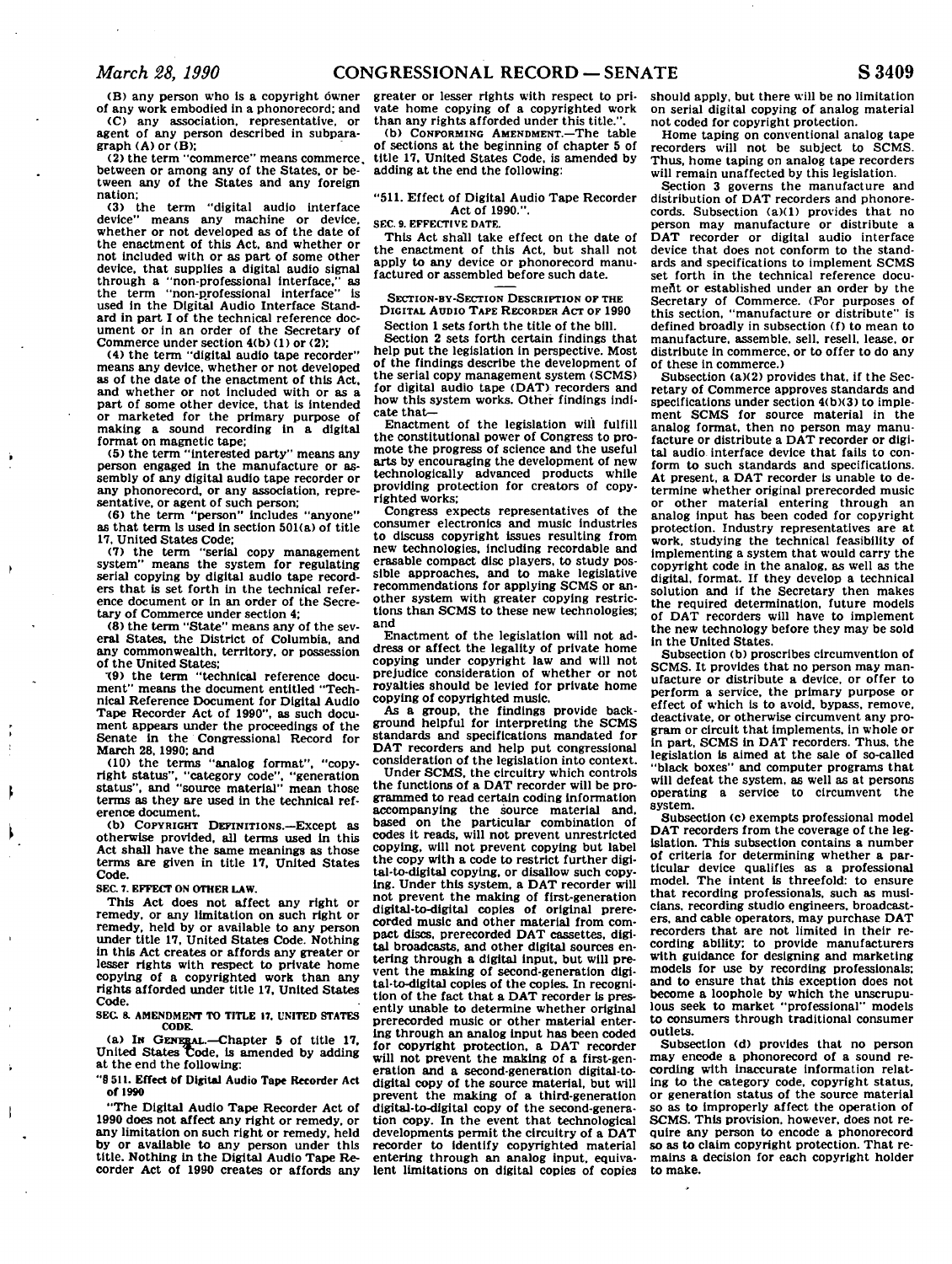**. Subsection (e) provides that a person who transmits or otherwise communclates to the public in digital form the copyright status of a sound recording must do so accurately. This provision does not require broadcasters or cable operators to transmit sound recordings in a particular digital format or to otherwise transmit information about the category code, copyright status, or generation status of a sound recording. Rather, it only requires that information about the copyright status of a sound recording be accurate if it is transmitted or otherwise communicated.** 

**Section 4 sets forth the mechanisms for Implementing SCMS in DAT recorders, and digital audio interface devices. Subsection (a) provides that within 10 days following enactment of the legislation, the Register of Copyrights must publish the technical reference document in the Federal Register.**  The proposed text of this document is at**tached to this section-by-section description. It is a technical reference document that adopts certain of the standards proposed to the International Electrotechnical Commission (IEC) in "IEC 958: Digital Audio Inter**face" and "IEC XXX Part'6: Serial copy **management system for consumer'audio use DAT recorders." Irrespective of how the proposals are treated by the IEC, the standards and specifications set forth in the technical reference document are intended to the determinative for purposes of defining the technical requirements of this legislation.** 

**The technical reference document establishes two sets of standards and specifications. The first set governs the composition of digital audio signals being sent to and received by a DAT recorder, known as the "Digital Audio Interface Standard." The second set governs the recording functions of consumer model DAT recorders, to be known as the "Serial Copy Management System Standard" or the "SCMS Standard."** 

**Subsection (b) contains three "safety valve" mechanisms, all triggered upon petition of an interested party, to implement SCMS differently than provided for in the technical reference document. Upon receipt of a petition and before issuing an order under this provision, the Secretary of Commerce must consult with the Register of Copyrights. The first mechanism provides the Secretary with the authority to issue an order permitting in commerce DAT recorders that possess the functional characteristics of SCMS and are compatible with SCMS as prescribed under the technical reference document, but which do not meet all of the standards and specifications set forth in the technical reference document. The intent is to have a mechanism by which the Secretary can remedy any technical problems that develop in implementing SCMS using the technical reference document and to permit other technologies which may be developed which implement SCMS in some other way. The second provision gives the Secretary the authority to issue an order permitting in commerce DAT recorders that meet a new set of standards and specifications to Implement SCMS, in the event that the overall standards for DAT recorders or digital audio interface devices are no longer applicable and are revised in the future. The third provision provides the Secretary with the authority to approve standards and specifications for applying SCMS to source material in the analog format in an equivalent manner as source material in the digital format.** 

**Section 5 establishes remedies for violations of the legislation. Subsection (a) provides that an aggrieved person or the Attorney General may bring a civil action to redress a violation of section 3. Subsection (b)**  **provides the court with authority to grant injunctions, award damages, direct the recovery of costs, and grant such other equitable relief as it may deem reasonable.** 

**Subsection (c) sets forth mechanisms for calculating damages, subject to a limit of \$1 million per judgment as established under paragraph (1). An aggrieved person has the option of recovering actual damages or stat**utory damages, subject to this limit. Para**graph (2) provides the court with the authority to make an additional award of damages, up to a maximum of an additional \$5 million, if it determines that a violation of section 3 was committed willfully and for purposes of direct or Indirect commercial advantage or private financial gain. Paragraph (3) gives the court the discretion to**  lower the damage award to \$250 if it finds **that the violator was not aware and had no reason to believe that his or her acts constituted a violation of section 3.** 

**Subsection (d) provides the court with authority to impound devices that the court has reasonable cause to believe do not comply with section 3.** 

**Subsection (e) limits the authority of a court to issue a temporary or preliminary injunction against the distribution of DAT recorders labeled as professional models. The court only may do so if it finds that the labeling and distribution of the devices by a manufacturer were without a reasonable basis or not in good faith. The intent is to permit a manufacturer to continue to distribute devices in commerce pending resolution of the case, unless it is clear that it could not reasonably or in good faith have labeled and distributed a device as a professional model.** 

**Subsection <f) permits the court to order the remedial modification of any device or phonorecord that does not comply with section 3. The court also is given authority to order destruction of any device or phonorecord that does not comply with section 3.** 

**Section 6 defines terms used in the legislation. Of these definitions, the most important one defines a DAT recorder. The intent is to limit the applicability of this legislation only to devices that are intended or marketed to consumers for the primary purpose of making a sound recording in a digital format on magnetic tape. The "primary purpose" test is intended to ensure that only those products expected to be used principally for making audio recordings contain the circuitry or program to implement SCMS. In addition, by stating that the legislation covers devices included with or as part of some other device, the bill is intended to cover devices like "boom boxes" and to ensure that the requirements of the legislation may not be avoided merely by incorporating a DAT recorder into another device.** 

**The bill defines a digital audio interface device as any machine or device, whether or not developed as of the date of the enact**ment of the Act, and whether or not includ**ed with or as part of some other device, that supplies a digital audio signal through a "non-professional interface" as that term is used in the Digital Audo Interface Standard in Part I of the technical reference document or in an order of the Secretary of Commerce pursuant to section 4(b) <1) or**   $(2)$ 

**For drafting simplicity, the bill refers to**  the "technical reference document." **document appearing in the CONGRESSIONAL RECORD that sets forth the standards and specifications for implementing SCMS in DAT recorders and digital audio interface devices.** 

**Finally, this section states that all other terms in the bill have the same meanings as those set forth in the Copyright Act of 1976, as amended. Such terms as "phonorecord"'** 

**and "sound recording" appear throughout the bill. These and other terms have developed particular meanings through statutory amendments to the law and through Judi-cial precedent. This provision preserves the interpretations developed under the Copyright Act** 

**Section 7 provides that the legislation Is not intended to affect any right or remedy, or any limitation on any such right or remedy, held by or available to any person under the Copyright Act of 1976, as amended. Section 7 also provides that nothing in the legislation creates or affords any greater or lesser rights with respect to private home copying of- a copyrighted work than any rights afforded under the Copyright Act** 

**Section 8 amends the Copyright Act** *to* **Include the language set forth in section 7 in statutory form.** 

**Finally, section 9 of the bill establishes the date of enactment as the effective date for the legislation, but specifies that the requirements for implementing SCMS do not apply to devices or phonorecords manufactured or assembled prior to that date. Thus, all devices and phonorecords currently in the hands of consumers or in the chain of distribution prior to enactment of the legislation will not be subject to it.** 

**TECHNICAL REFERENCE DOCUMENT TOR THE DIGITAL AUDIO TAPE RECORDER ACT OF 1990** 

## **INTRODUCTION**

**This Technical Reference memorandum is provided to facilitate the implementation of legislation relating to digital audio tape ("DAT") recorders, known as the "Digital Audio Tape Recorder Act of 1990" <the Act").** 

**This Technical Reference memorandum adopts those standards proposed to the International Electrotechnical Commission ("IEC") in "IEC 958: Digital Audio Interface" and "IEC XXX Part 6: Serial copy management system for consumer audio use DAT recorders", that are necessary to im-plement the Serial Copy Management System under the Act. However, compliance . with the standards and specifications set forth herein may require adherence to additional IEC standards and specifications with respect to digital audio signals and/or DAT recorders. Regardless of whether the standards and specifications set forth in this or any other document are subsequently adopted or amended by the IEC, the mandatory standards and specifications set forth herein, as they may be amended pursuant to an order of the Secretary of Commerce under Section 4(b) of the Act, shall be considered determinative for the purposes of United States law.** 

**Two sets of standards and specifications are established by this memorandum. The first set governs the composition of digital audio signals being sent to or by a DAT recorder via a nonprofessional interface, referred to hereinafter as the "Digital Audio Interface Standard." The second set governs the recording and play-back functions of non-professional model DAT recorders, re-ferred to hereinafter as the "Serial Copy Management System Standard" or the "SCMS Standard."** 

#### **PART I.—DIGITAL AUDIO INTERFACE STANDARD**

**Many devices are capable of producing digital audio signals. For example, compact disc players, DAT recorders, analog-to-digital converters and electronic musical instruments currently can issue digital audio signals; future devices may include digital video cassette recorders and digital microphones, among others. To enable communication between these different types of devices and a DAT recorder, it is necessary**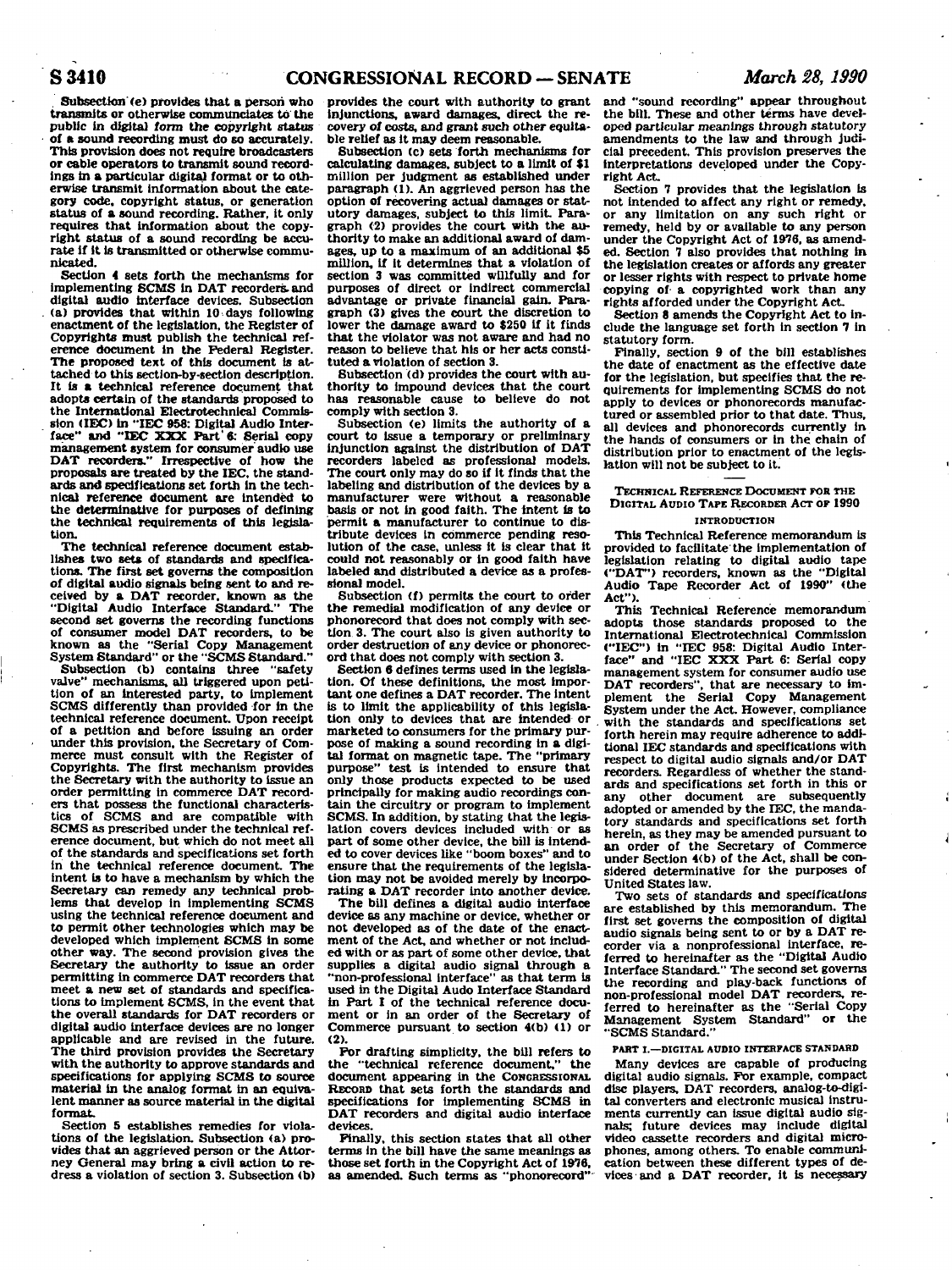**and desirable to establish a common protocol or "Interface" that mandates the location and significance of particular bits of Information in the digital audio output signal of each device. Such a standard already has been established In the document IEC 958.** 

**Under IEC 959, inaudible information, known as "channel status data", accompanies a digital audio signal being sent to** *or* **by a DAT recorder. Like all digital data, channel status data consist of numerical information encoded as a series of zeros and ones. Each zero or one constitutes a "bit" of data in which both zero and one may Impart information concerning the compositfon of the audio signal being sent to or by a DAT recorder. Bits represented in this memorandum as "X", rather than as zero or one, indicate that those bits may be either zero or one without affecting the standards set forth herein.** 

**Channel status data bits are organized into units of information, known as "blocks,'' relating to both the left and right stereo audio channels. Bach block contains**  192 bits of information, numbered consecu**tively from 0 to 191. Most of these 193 bits currently are reserved for future use. Those channel status bits that are significant to the implementation of the Digital Audio Interface Standard and the Serfal Copy Management System are mctoded within channel status bits 0 through 15. as set forth in the remafhing sections of this Part I.** 

#### *A. Summary of mandatory digital audio interface standard*

**According to IEC 958. there are two basic types of Interfaces for digital audio signals that can be sent by or by a DAT recorder. A "professional Interface" Is a digital audio signal that contains particular types of channel status data for such DAT recorders as would be used by recording professionals as contemplated by the Act ("professional model" DAT recorders). A "non-professional interface" Is a digital audio signal that contains different types of channel status data. The channel status data sent in a non-professional interface are Incompatible with the channel status data In a professional interface. Hence, a non-professional DAT recorder cannot record digital audio signals sent in a professional Interface. Whether a digital audio interface is professional or non-professional is indicated by the setting of Bit O. known as the "Channel Status Block. Flag", as set forth below.** 

**This Digital Audio Interface Standard applies only to machines having a non-professional interface. To the extent that a pro-fessional model DAT machine also may**  have a non-professional interface, such a **professional model DAT machine must send channel status data via Its non-professional inteface in accordance with the standards, set forth herein. However, nothing in this Digital Audio Interface Standard shall be interpreted to prevent a professional model DAT recorder having; a non-professional interface from permitting sucb channel status data bits to be set in accordance with the needs of a professional user.** 

**This Digital Audio Interface Standard requires that all devices having a digital audio output capaMe of supplying a digital audio signal to a DAT recorder through a ncn-profesaional interface must implement five types of codes located between Channel Status Bits 0 and 15. Under the Digital Audio Interface Standard. Channel Status Bits 0 through 15 are supplied In a digital audio output signal, and are read by a DAT recorder. Those bits that are mandated under this Digital Audio Interface Standard are as follows:** 

1. Bit 0.—**Bit 0** (the "Channel Status **Block Pteg~>, one of the "Control" bits, shall identify whether the channel statusbits are for a professional or non-professional interface. Where Bit 0 is set as "1", the signal contains the channel status data required for a professional interface Where Bit ft Is set as "0", the channel status data is suitable for a non-professional interface. The remaining bit assignments under this Digital Audio Interface Standard are mandated only with respect to a non-professional interface, i.e., where Bit 0 Is set as "0".** 

*2. Bit 1.—***Bit 1, another of the "Control" bits, shall identify whether the signal being sent to or by the DAT recorder is a digital audio or a digital data signal. Where Bit I is set as "0", the signal is a digital audio signal. Where Bit 1 is set as "I", the signal is a digital data signal.** 

*3. Bit* **2.—Bit 2 (the "C" Bit), another of the "Control" bits, shall identify whether copyright protection is asserted for the work being sent via the digital audio input signal. Where the C Bit is set as "0", copyright protection has been asserted over the material being sent to the digital audio input of the DAT recorder. Where the C Bit is set as "1", either that material is not protected by copyright or no copyright protection has been asserted by the owner of that material. For Digital Receivers CCategory Codes 001XXXXL and 0111XXXL). the C Bit shall be set as "0". except that these de-vices shall send the C Bit as "1" only where the cable operator or broadcaster specifically transmits information indicating that no copyright protection has been asserted over the material. Where a device combines more than one digital audio input signal into one digital audio output signal** *(e.g..* **in the ease of- a digital signal mixing device), and copyright protection has been asserted fn the C Bit for at least one of the input signals, then the device must permit the assertion of copyright protection over the resulting digital audio output signal (i.e., set the C Bit as "(T).** 

**There is no existing legal requirement that a copyright owner must assert protection over its work (and. therefore, set the C Bit as "0">. However, except as provided herein with respect to Digital Receivers, a copyright owner may not set the C Bit as**  for works that are not copyrighted or **are in the public domain.** 

*4. Bits. 3-7.—***These bits are sent to and read by a DAT recorder, but specific bit set-tings for Bits 3-7 are not necessary for the implementation of the SCMS Standard set**  forth in Part II.

**&** *Bits 8-14.—***Bits S-14 shall specify a "Category Code" that identifies the type of device that produces the digital audio signal sent to or by a DAT recorder. Using various combinations of zeros and ones. Bits 8-14 can define Category Codes for as many as 128 different devices that can provide digital audio signals to a DAT recorder- According to IEC 958, the first three to five Category Code bits (numbered Bits 8-10 through 8- 12) describe general product groups, and the remaining Category Code bits specify particular devices within each product group. IEC 958 has assigned particular Category Codes to existing and anticipated product groups and devices, and has reserved additional Category Codes for future devices.** 

**The Category Code Issued by each particular device must reflect the most specific code applicable to that device. There is one exception fn the case of digital signal processing and mixing products, which receive digital audio signals from one** *or* **more sources and either process or combine them with other incoming digital audio signak. If all Incoming signals are from an analog-todigital converter having a Category Code** 

**"01100XXX". these devices should issue the Category Code of that analog-to-digltal converter rather than of the digital signal processing or mixing device. This will permit two generations of copies from present-day analog recordings, which otherwise Is permitted under the SCMS Standard.** 

**The relevance of these Category Codes to the SCMS Standard is described below in Part II.** 

*6. Bit 15.—***Bit 15 (the "1»" Bit) shall indicate the "generation status" of the digital audio signals being sent to or by a DAT recorder. "Generation status" means whether the signal emanates from a source that has been produced or published by or with the authority of the owner of the material, such as commercially released pre-recorded compact discs or DAT tapes or a digital broad-cast (referred to herein as "original"); or whether the signal emanates from a recording made from such "origmar\* material. In the latter case, a recording made directly from an "original" source is known as a "first-generation" copy; a recording made from, a first-generation copy is a "secondgeneration" copy: and so forth.** 

**For most products. U the L Bit is set as "0". the source Is a recording that is firstgeneration or higher. If the L Bit is set as "1". the source te "original." For digital audio output signals from, a laser-optical product, however, the definitions of the L**  Bit are reversed (i.e., L Bit="0" for "origi**nal" material and L- Bit="l" for first-generation or higher recordings). For Digital Broadcast Receivers (Category Codes 001XXXXL and 011IXXXL). the L Bit always shall be set as "0"): except in the case of receivers for Electronic Audio Software Delivery, in which case such receivers shall send the L Bit as "1" only where the cable operator or broadcaster specifically transmits Information indicating that the material should be treated as if it were firstgeneration or higher.** 

**For devices that combine more than one digital audio input signal into one digital audio output signal (such as digital signal**  processors or mixers), the L Bit of the **output signal must reflect the highest generation status of any Input signal over which copyright protection has been assert**ed. Thus, where one or more of the constitu**ent input signals Is a first-generation or higher copy over which copyright protection Is asserted, then the device must reflect in the L Bit of the digital audio output signal the generation status for a first-generation or higher copy. In all other cases, the device shall reflect in the L Bit that the output signal is original** 

#### *B. Mandatory digital audio interface standards*

**The following bit assignments for channel status data, as referenced in the provisions of IEC 958 J4.2.2 "Channel status data format for digital equipment for consumer use", shall be mandatory:** 

**J.** *Bits 0-Z of the "CONTROL" Bits:* 

**a.** *Bit 0 (the "Channel Status Block Flag")—* 

Bit 0="0"—Non-professional interface.

**Bit 0="1"—Professional interface.** 

*b. Bill-*

*Bit* **1 — "0"—Digital audio signals.** 

**Bit 1 = "1"—Non-mdio (data) signals, c** *Bit! (the "C"Bit):* 

*tCasel—* 

**Bit 2 = "0"—Copyright protection asserted.** 

**Bit 2 = "1"—No copyright protection asserted or not under copyright.**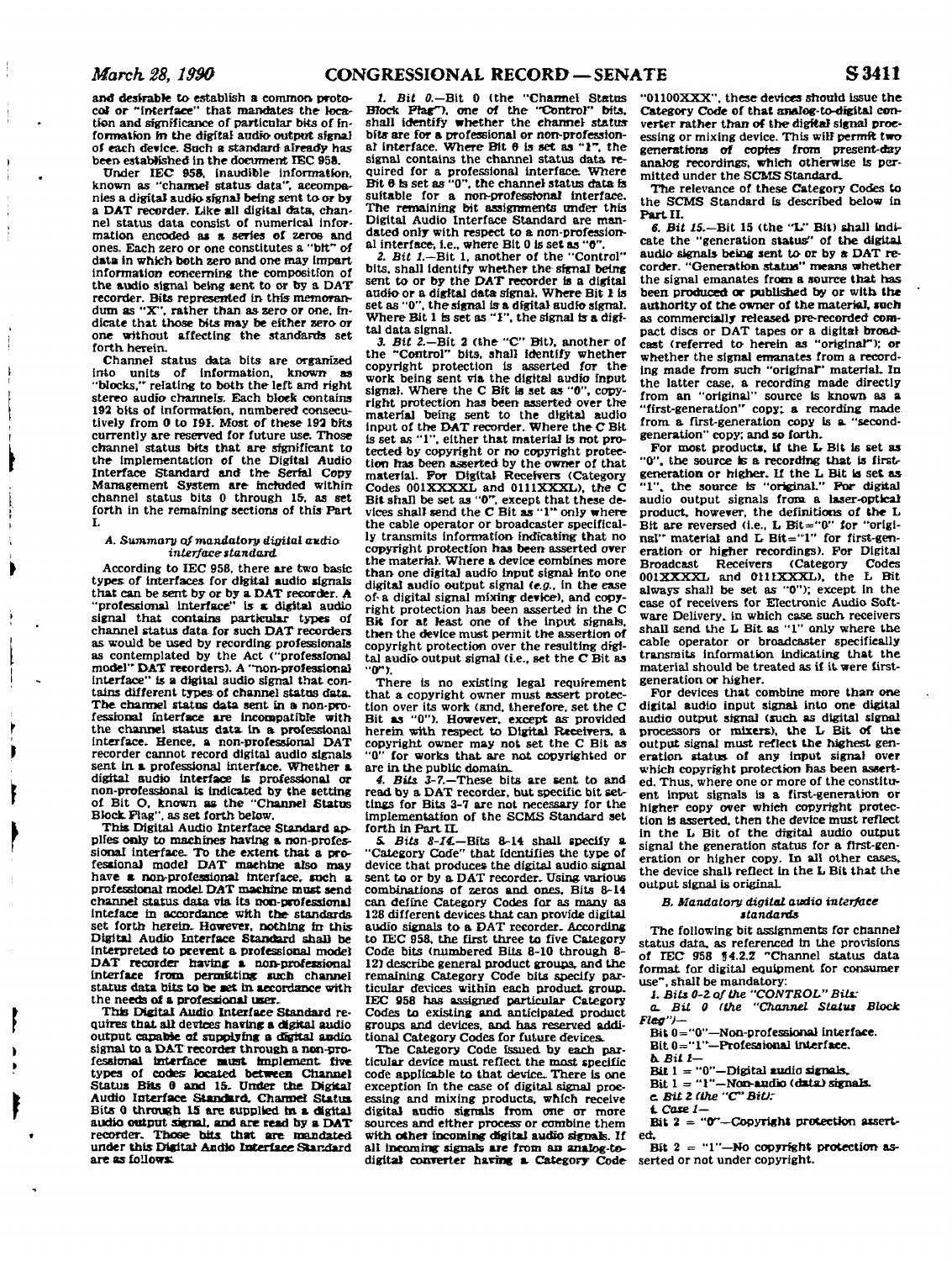$\mathbf i$ 

 $\overline{\phantom{a}}$ 

 $\mathbf{I}$ 

#### **Exception to Case 1**

**For Digital Receivers (Category Codes 001XXXXL and 0111XXXL), the C Bit shall indicate:** 

**Bit 2 = "0"—Copyright information transmitted and protection asserted, or no copy-**

**right information transmitted, Bit 2 = "1"—Copyright information transmitted and no copyright protection asserted.**  *it Case 2—* 

**Where a single digital audio output signal results from the combination of more than one digital audio input signal:** 

Bit 2 = "0"-Copyright protection assert**ed over at least one of the constituent digital audio input signals.** 

**Bit 2 = "1"—For all of the constituent digital audio input signals, no copyright protection asserted or not under copyright.** 

**2.** *Bits 3-7:* 

**Specific bit settings for Bits 3-7 are not necessary for the implementation of the SCMS Standard set forth in Part II.** 

*3. Category Code Bits 8-15:* 

*a. Bits 8-15—* 

**The Category Codes that follow are established for particular product groups. Where Bit 15 is represented by "L" rather than a zero or one. Bit 15 (the "L" Bit) can be either a zero or one without affecting the Category Code. Where Bit 15 is represented by "X" rather than a zero or one, the device is not capable of issuing status information concerning the L Bit.** 

**00000000—General. This category applies to products that are capable of sending channel status data but are not pro-grammed to send such data in accordance with the specifications set forth in this Memorandum, because the products were manufactured before the implementation of this Digital Audio Interface Standard and the Serial Copy Management System Standard. This General Category Code shall not be used for products manufactured after the effective date of the Act.** 

**0000001L—Experimental products not for commercial sale.** 

**100XXXXL—Laser-optical products, such as compact disc players (including recordable and erasable compact disc players) and videodisc players with digital audio outputs.**  010XXXXL-Digital-to-digital

**converters and signal processing products. 110XXXXL—Magnetic tape or disc based** 

**products, such as DAT players and record-001XXXXL and OlllXXXL-Digital re-**

**ception of digitally-encoded audio signals with or without video signals, including Digital Cable or Digital Broadcast Receivers.** 

**101XXXXL—Musical instruments, microphones and other sources that create original digital audo signals.** 

**01100XXX—Analog-to-digital ("A/D") converters for analog signals without status information concerning the C Bit and the L Bit ("Present A/D converters").** 

**01101XXL—A/D converters for analog signals which include status information concerning the C Bit and the L Bit ("Future A/ D converters").** 

**0001XXXL—Solid state memory based products.** 

**Particular devices within each product group defined above shall be assigned specific Category Codes in accordance with IEC 958. Manufacturers of any device that is capable of supplying a digital audio input to a DAT recorder must use the most specific Category Code applicable to that particular device. However, digital signal processing or digital signal mixing products in Category Code product group "010XXXXL" should issue the Category Code for Present A/D converters where all the input signals have the Category Code for a Present A/D converter.** 

**6.** *Bit 15 (the "L"Bit):* 

**The L Bit shall be used to identify the generation status of the digital audio input signal as emanating from an "original" work or from a first-generation or higher recording.** 

*1. Case 1—* 

**For all Category Codes (except as explicitly set forth below), the L Bit shall indicate: Bit 15="0"—First-generation or higher recording.** 

**Bit 15="1"—"Original" work, such as a commercially released pre-recorded DAT tape.** 

*a. Exception (a) to Case 1—* 

**The reverse situation is valid for laser optical products (100XXXXL). For this Category Code the L Bit shall indicate:** 

Bit 15="1"—First-generation or higher re**cording,** 

**Bit 15="0"—"Original" recording, such as a commercially released pre-recorded compact disc.** 

*b. Exception (b) to Case 1—* 

**For Digital Receivers (Category Codes 001XXXXL and 0111XXXL), Bit 15 always shall be set as "0"; except for receivers for Electronic Audio Software Delivery, for which the L Bit shall indicate:** 

**Bit 15="0"—Generation status information transmitted as original status material or no generation status information transmitted.** 

**Bit 15="1"—Generation status information transmitted as for non-original material.** 

**c.** *Exception <c) to Case 1—* 

**The L Bit has no meaning for A/D converters for analog signals that do not include status information concerning the C Bit and the L Bit (i.e., A/D converters in Category Code 01100XXX).** 

**2.** *Case* **2—** 

**Where a single digital audio output signal results from the combination of more than one digital audio input signal:** 

Bit  $15 = 0$  –One or more of those constit**uent digital audio input signals over which copyright protection has been asserted is first-generation or higher.** 

Bit  $15 =$  '1''-All other cases.

**II.—SERIAL COPY MANAGEMENT SYSTEM FOR** 

**"NON-PROFESSIONAL MODEL" DAT RECORDERS The Serial Copy Management System Standard applies only to digital audio tape recorders that are not professional model DAT recorders as defined under the Act.** 

**The general intention of the SCMS Standard is to prevent non-professional model DAT recorders from making second-generation or higher digital recordings of "original" digital audio input signals over which copyright protection has been asserted via the channel status bits. The SCMS Standard does not prevent the making of a firstgeneration recording of such "original" digital audio signals. As future technologies permit, the SCMS Standard will limit the digital recording by a DAT recorder of analog audio signals over which copyright protection has been asserted to the making of only a first-generation digital copy. However, because present technology does not identify whether analog audio signals are protected by copyright, the SCMS Standard will not prevent the making of a first and second-generation digitial copy of such signals. The SCMS Standard will not restrict digital recording of material over which copyright protection has not been asserted via the channel status bits of the digital audio input signal.** 

*A. Summary of mandatory serial copy management system standard* 

**To implement the Serial Copy Management System, the SCMS Standard requires that a DAT machine must play-back and/or** 

**record specific inaudible data in a particular location on a digital audio tape. According to the IEC documents "IEC XXX part 1: Digital Audio Tape Cassette System (DAT) Dimensions and Characteristics" and "Part 6: Serial copy management system for consumer audio use DAT recorders," that particular location on the digital audio tape consists of two bits known as "subcode ID6 in the main ID in the main data area" ("ID6").** 

*1. SCMS Operation When Playing a DAT Tape—* 

**With respect to the play-back function, a DAT machine that is connected to another DAT recorder can provide digital audio output signals via a non-professional interface. In that circumstance, the DAT playback machine functions as a digital audio interface device that must provide'channel status data conforming to the Digital Audio Interface Standard set forth above in Part I. The SCMS Standard requires that when a digital audio tape is played back, the DAT play-back machine reads the information from ID6 on the tape and then sends the corresponding channel status data (concerning Bit 2 "the C Bit" and Bit 15 "the L Bit"), along with the Category Code for a DAT machine, in its digital audio output signal. The channel status data to be sent in response to the various settings of ID6 are as follows:** 

**1. Where ID6 is set as "00", copyright protection has not been asserted over the material under the SCMS Standard. In response to ID6, the digital audio signal output of the DAT will provide the C Bit set as "1" and the L Bit set as "0".** 

**2. Where ID6 is set as "10", copyright protection has been asserted over the material under the SCMS Standard and the recording is not "original". In response to ID6, the digital audio output signal of the DAT will provide the C Bit set as "0" and the L Bit set as "0".** 

**3. Where ID6 is set as "11", copyright protection has been asserted over the material under the SCMS standard and the recording is "Original". In response to ID6, the digital audio output signal of the DAT will provide the C Bit set as "0" and the L Bit set as "1". 2.** *SCMS Operation When Recording on DAT Tape* 

**With respect to the recording function, the SCMS Standard governs the circumstances and manner in which a DAT recorder may record a digital audio input signal. A DAT recorder implementing the SCMS Standard must be capable of acknowledging the presence or absence of specific channel status information being sent to the DAT recorder via its digital audio input. The DAT recorder then responds to that channel status information by either preventing or permitting the recording of that digital audio input signal. If recording is permitted, the DAT machine records specific codes in ID6 on the tape, so that when the tape is played back, the DAT machine will issue the correct channel status data in its digital audio output signal. The settings of ID6 to be recorded in response to particular channel status bit information are as follows:** 

**1. Where the C Bit of the digital audio input signal is set as "0" (copyright protection asserted), the DAT recorder shall not record the input, expect in three circum-stances: (1) where the input is original material (i.e., where the digital audio input signal comes from one of the products on the "Category Code White List" set forth below in section C); (b) where the digital audio input signal contains an undefined Category Code (in which case only one generation of recording in permitted); or, (c) where the digital audio input signal comes**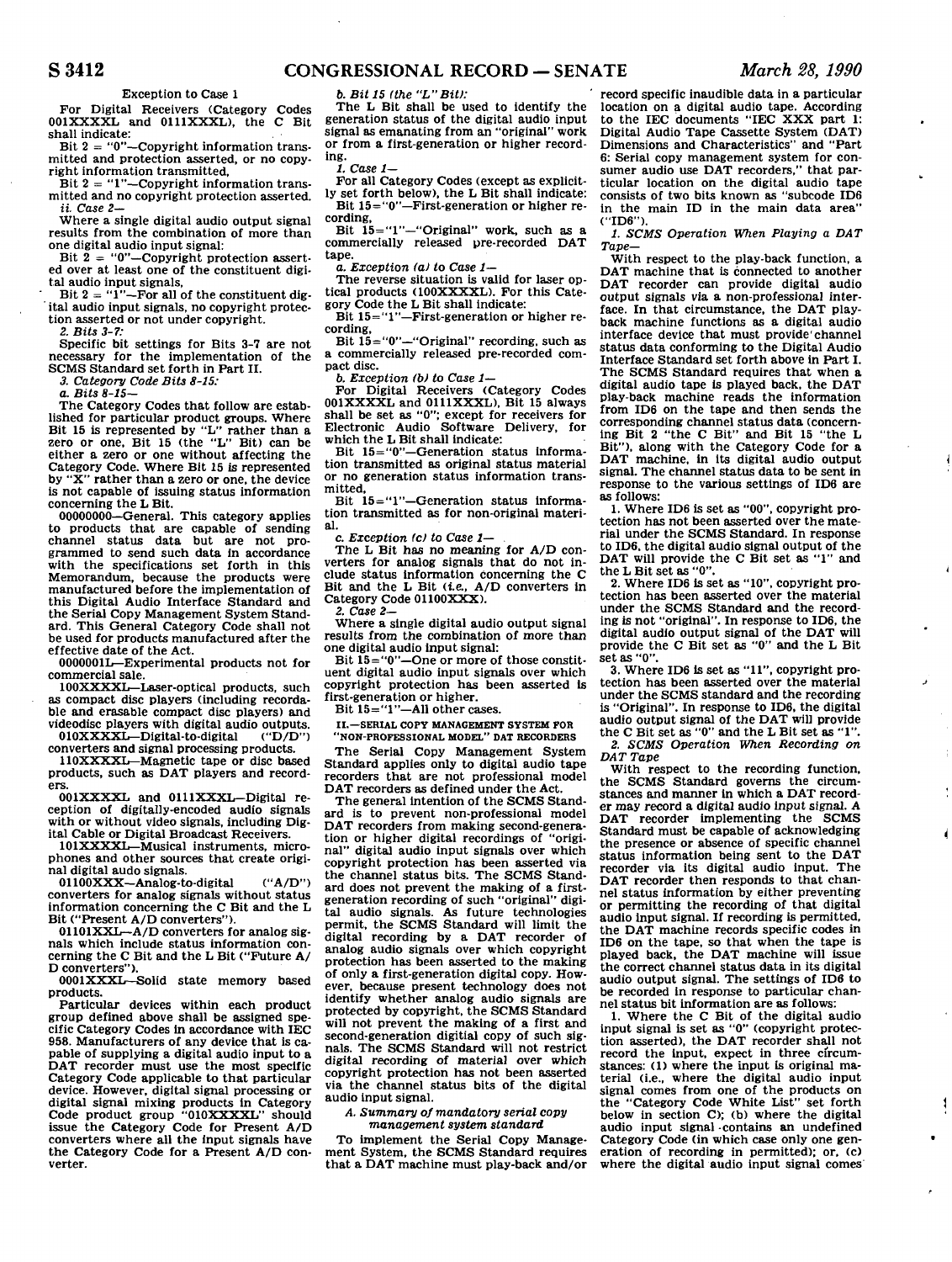**from a product with a defined Category Code but the product currently is not capable of transmitting information regarding copyright protection (in which case; two generations of copying are possible). In circumstances (a) and (b) above, the DAT re-corder will record "10" in IDS to- prevent further copying. In circumstance (c) above, the DAT recorder will record "11" In ID6 for the first-generation copy.** 

**2. Where the C Bit of the digital audio Input signal is set as "1" (no copyright protection asserted or not copyrighted), the DAT recorder will record "00" in ID6, and unlimited generations on copying will be permitted.** 

**3. Where the C bit of the digital audio**  input signal fluctuates between "0' and "1" **at a rate of between 4-10 Hz, the signal is coming from a recordable or erasable compact disc that is not an "original" and that contains material over which copyright protection has been asserted. The DAT recorder shall not record in this, circumstance.** 

**4. The condition "01" in IDS has been assigned no meaning within the SCMS Standard. Therefore, to prevent circumvention of the SCMS Standard, the DAT recorder shall not record "01" in ID6 on the tape.** 

*B. Mandatory standards for the serial copy management system* 

*1. Mandatory Standards for Digital Audio Output Signals—* 

*a. Category Code Bit 15 (the "L" Bit)—* 

**All "non-professional mode" DAT recorders shall provide the Category Code "1100000L" in the channel status bits of the digital audio output signal. The status of the L Bit of the Category Code shall be provided in the digital audio output signal of the DAT recorder as follows, in accordance with the status of IDS:** 

**When ID6 is "00", the digital audio output signal shall Indicate in the L Bit of the Category Code that the output source is either a first-generation or higher DAT tape re-corded from a "original" source, or an "original" commercially released prerecorded DAT tape of masterial over which copyright protection is not being asserted under the SCMS standard. In either of these cases, the L Bit shall be set as "0", and the Category "11000000".** 

When ID6 is "10" the digital audio output **signal shall indicate in the L Bit of the Categorey Code that the output source is a. first-generation or higher DAT tape record-ed from an "original" source (ie,, L bit = "0"). The complete Category Code in this case would be "11000000".** 

**When IDS is "11", the digital audio output signal shall indicate in the L Bit of the Category Code that the output source is an "original' source, such, as a commercially re**leased prerecorded DAT tape (i.e., L Bit = **"I"). The complete Category Code in this case would be "11000001".** 

**fc** *Bit 2 (the "C" bit-*

*Alt* **non-professional model DAT recorders shall provide an output code in the C bit in the channel status bits of a digital audio output signal. The C bit shall be applied in the digital audio output signal as follows, in accordance with the status of IDS:** 

**When. IDS is. "00", [the.CBitshaU.be s](http://the.CBitshaU.be)et as "1".** 

**When IDS is "10" or "11", the C Bit shall be set as "0".** 

*2. Mandatory Standards for Recording Functions***—** 

**The SCMS Standard wtth respect to recording functions performed by a non-pro**fessional model DAT recorder receiving digi**tal audio input signals shall be implemented as follows:** 

**1. Digital audio input signals in which the C Bit is set as "0" shall not be recored, except for the cases specified below in paragraphs** *2,* **4 and 5.** 

**2. A DAT recorder may record a digital audio input signal in which the C Bit is set as "0", where the Category Code of the signal Is listed in the "Category Code White List" set forth below. The DAR recorder shall record "10" in IDS on the tape in this case.** 

*3.* **For digital audio input signals in which the C Bit is set as "1". the DAR recorder shall record "00" in IDS on the tape except for those cases specified below in paragraphs 4 and 5.** 

**4. For digital audio input signals: that contain Category Code information that is not defined in this memorandum, the DAT recorder shall record "10" in IDS, regardless of the status of the C Bit or the L Bit.** 

**5. For digital audio input signals originating from an A/D converter with the Category Code "01100XXL", or from other sources such as from A/ D converters with the Cate-gory Code for "General" ("00000000"), the**  DAT recorder shall record "11" in ID6, re**gardless of the status of the C Bit or the L Bit. This requirement shall be applied to digital input signals that do not contain source information of the original signal before digitization, e^u, an. A/D converter that does not deliver source information.** 

**6. For digital input signals originating from an A/D converter with the Category Code "01101XXL", which can deliver original source information concerning the C Bit and L Bit even if the source is in analog format, the requirement stated above in paragraph 5 shall not be applied. The "Category Code White List" set forth below includes this Category Code.** 

**7. A digital audio tape of "original" generation status over which copyright protection has been asserted shall contain "11" in ID6. A digital audio tape of "original" generation status over which no copyright pro-tection as been asserted shall contain "00" in IDS.** 

**a.** *A.* **DAT recorder shall not record digital audio input signals where the C Bit alternates between "0" and "1" at a frequency of between 4 and 10 Hz and the Category Code Is for a Compact disc digital audio signal** 

**("10000000"), as in the ease of digital audio input signals from recordable or erasable compact discs that are not "original" and that contain material over which copyright protection has been asserted.** 

**9. A non-professional model DAT recorder shall not record digital audio input signals sent from a professional interface, i.e.,**  where channel status **Bit 0** is set as "1"

**10. the condition "0L" in IDS is not to be used.** 

**11. Category codes and the CBit included in the channel status information of digital audio input signals being sent to or by a**  DAT recorder shall not be deleted or modi**fied and shall be monitored continuously and acted upon accordingly.** 

*C. "Category code white list"* 

**100XXXXO—Laser optical product. 010XXXX1—Digital-to-digital converter and signal processing devices.** 

**110XXXX1—Magnetic tape and disc based product.** 

**0O1XXXXO and O111XXX0—Digttal reception of digitally encoded audio signals with, or without video signals, such as Digital Cable and Digital Broadcast Receivers.** 

**101XXXX1—Musical instruments.** 

**01101XX1—Future A/D converter (with status information concerning the C Bit and LBit).** 

**0001XXX1—Solid state memory based product.** 

**00000011—Experimental products not for commercial sale.** 

**PART III. APPLICATION OF THE DIGITAL AUDIO INTERFACE AND SCMS STANDARDS** 

**The following charts apply and correlate those codes that are mandated by the Digital Audio Interface Standard and SCMS Standard under the Act, in those situations contemplated by these standards. The columns in each of these charts identify the following information:** 

**The "Signal Source" column- describes the type of product sending the digital audio signal to a DAT recorder.** 

**The three columns under the heading "Digital Audio Input Signal" identify the correct channel status information in the C Bit, Category Code Bits 8-14 and the L Bit, respectively which correspond to each product. The "Digital Audio Input Signal" described below Is the signal being sent to the DAT recorder.** 

**The next three columns under the heading "DAT Recorder Response" identify the response of the DAT recorder to the corresponding digital audio input signal. The column "IDS" specifies the code that the DAT recorder will record on the tape in ID6 in response to the digital audio input signal. The last two columns set forth the correct channel status information in the C Bit and L Bit that are sent in the dieital audio output signal of a DAT recorder in response to the setting of ID6.** 

**Each of the appropriate codes is set forth in the cases described below:** 

# **CASE 1.—WHERE COPYRIGHT PROTECTION HAS BEEN ASSERTED OVER THE DIGITAL AUDIO INPUT, AND THE SOURCE OF THE INPUT IS "ORIGINAL" MATERIAL**

**[Only first-generation recording permitted}** 

|                                  |            | Oigital audio imput signal   | DAT recorder response |     |            |                   |
|----------------------------------|------------|------------------------------|-----------------------|-----|------------|-------------------|
| Signal source                    | C bit (Bit | Category code<br>(Bits a-14) | L bit (Bit<br>15)     | ID6 | C bit (Bit | L bit (Bit<br>15) |
| <b>Laser cotical</b>             |            | 1000000                      |                       | 10  |            |                   |
| 0/0 converter.                   |            | 0100000                      |                       | 10  |            |                   |
|                                  |            | 1107XX                       |                       | 10  |            |                   |
| Magnetic prod<br>Musical instrum |            | 1010000                      |                       | 10  |            |                   |
| Future A/D conv.                 |            | 01101XX                      |                       | 10  |            |                   |
| Digital receiver.                |            | 001XXX                       |                       | 10  |            |                   |
|                                  |            | OIIIXX                       |                       |     |            |                   |
| Digital receiver<br>Experimental |            | 0000001                      |                       |     |            |                   |
| Solid state dev.                 |            | 0001XXX                      |                       |     |            |                   |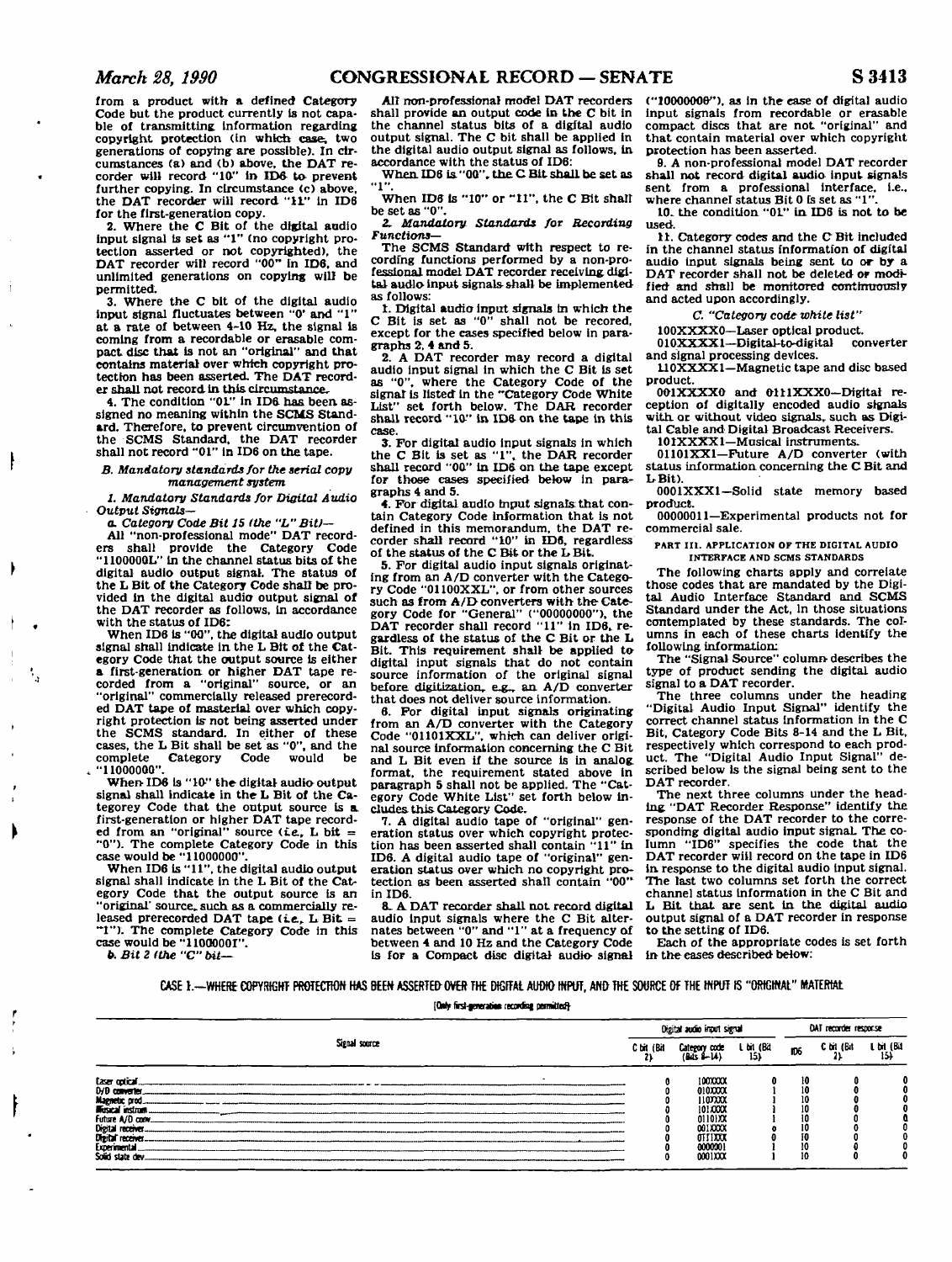# S 3414 CONGRESSIONAL RECORD — SENATE *March 28, 1990*

# **CASE 2.—WHERE COPYRIGHT PROTECTION HAS NOT BEEN ASSERTED OVER THE DIGITAL AUDIO INPUT, AND THE SOURCE OF THE INPUT IS "ORIGINAL" MATERIAL**

**[First-generation and above recording permitted]** 

|                                                                                                            |            | Digital audio input signal                                                                  |                  |                                              | DAT recorder response |                   |  |  |  |
|------------------------------------------------------------------------------------------------------------|------------|---------------------------------------------------------------------------------------------|------------------|----------------------------------------------|-----------------------|-------------------|--|--|--|
| Signal source                                                                                              | C bit (Bit | Category code<br><b>IRifs A-14)</b>                                                         | L bit (Bit<br>15 | ID6                                          | C bit (Bit            | L bit (Bit<br>15) |  |  |  |
| Laser optical<br>D/D converter.<br>Magnetic prod.<br>Future A/D conv.<br>Digital receiver.<br>Experimental |            | <b>100XXXX</b><br>010XXXX<br>110XXXX<br>101XXXX<br>01101XX<br>001XXXX<br>0111XXX<br>0000001 |                  | 00<br>00<br>00<br>00<br>00<br>00<br>00<br>00 |                       |                   |  |  |  |
| Solid state dev.                                                                                           |            | 0001XXX                                                                                     |                  | 00                                           |                       |                   |  |  |  |

**CASE 3.-WHER E COPYRIGHT PROTECTION HAS BEEN ASSERTED OVER THE DIGITAL AUDIO INPUT, AND THE SOURCE OF THE INPUT TO THE DAT RECORDER IS NOT "ORIGINAL" MATERIAL [No recording permitted]** 

|                                                                      |            | Digital audio input signal                                               | OAT recorder response |                                        |            |                  |
|----------------------------------------------------------------------|------------|--------------------------------------------------------------------------|-----------------------|----------------------------------------|------------|------------------|
| Signal source                                                        | C bit (Bit | Category code<br>(Rifs Ŕ–14)                                             | L bit (Bit<br>15)     | ID <sub>6</sub>                        | C bit (Bit | L bit (Bit<br>15 |
| Laser cotical<br>Musical instrum<br>Experimental<br>Solid state dev. |            | 100XXXX<br>010XXX<br>110XXXX<br>101XXXX<br>01101XX<br>0000001<br>0001XXX |                       | 00<br>00<br>00<br>00<br>00<br>00<br>00 |            |                  |

**CASE 4.—WHERE COPYRIGHT PROTECTION HAS NOT BEEN ASSERTED OVER THE DIGITAL AUDIO INPUT, AND THE SOURCE OF THE INPUT TO THE DAT RECORDER IS NOT "ORIGINAL" MATERIAL** 

**[Second-generation and above recording permitted]** 

|                                                                                                                                                                                                                                                                                                                                           |            | Digital audio input signal                                                      | DAT recorder response |                                        |            |                   |
|-------------------------------------------------------------------------------------------------------------------------------------------------------------------------------------------------------------------------------------------------------------------------------------------------------------------------------------------|------------|---------------------------------------------------------------------------------|-----------------------|----------------------------------------|------------|-------------------|
| Signal source                                                                                                                                                                                                                                                                                                                             | C bit (Bit | Category code<br>$(Ri)$ s $A-14$                                                | L bit (Bit<br>15)     | ID <sub>6</sub>                        | C bit (Bit | L bit (Bit<br>15) |
| Laser optical<br>D/D converter.<br>Magnetic prod<br>Musical instrum<br>Future A/D convictions and construction construction construction construction construction construction construction construction construction construction construction construction construction of the A/D conversion cons<br>Experimental.<br>Solid state dev |            | 100XXXX<br><b>D10XXX</b><br>110XXXX<br>101XXXX<br>01101XX<br>0000001<br>0001XXX |                       | 00<br>OD<br>00<br>00<br>00<br>00<br>00 |            |                   |

CASE 5.-WHERE THE DIGITAL AUDIO INPUT SIGNAL INCLUDES CATEGORY CODE INFORMATION, BUT CANNOT PROVIDE INFORMATION CONCERNING COPYRIGHT PROTECTION OF THE **SOURCE** 

**[First- and second-generation recording permitted]** 

|                              | Digital audio input signal |                              |                   |                 | DAT recorder response |                   |  |  |
|------------------------------|----------------------------|------------------------------|-------------------|-----------------|-----------------------|-------------------|--|--|
| Signal source                | C bit (Bi                  | Category code<br>(Bits 8-14) | L bit (Bit<br>15) | ID <sub>5</sub> | C bit (Bit            | L bit (Bit<br>15) |  |  |
| General.<br>Present A/D Con. |                            | 0000000<br>01100XX           |                   |                 |                       |                   |  |  |

**CASE 6.—WHERE THE DIGITAL INPUT SIGNAL DOES NOT INCLUDE A DEFINED CATEGORY CODE** 

**[First-generation recording permitted]** 

| ____          |            | Digital audio input signal   | DAT recorder response |     |            |                   |
|---------------|------------|------------------------------|-----------------------|-----|------------|-------------------|
| Signal source | C bit (Bit | Category code<br>(Bits 8–14) | L bit (Bit<br>15)     | 106 | C bit (Bit | L bit (Bit<br>15) |
|               | ____       | <b>TT </b>                   |                       | 10  |            |                   |

**CASE 7.-WHER E COPYRIGHT PROTECTION HAS BEEN ASSERTED OVER THE DIGITAL AUDIO INPUT FROM A RECORDABLE OR ERASABLE COMPACT DISC THAT IS NOT AN "ORIGINAL" BY**  FLUCTUATING THE C BIT AT A RATE BETWEEN 4-10 HZ

**[Do recording permitted]** 

|               | Digital audio input signal |                              |                   |            |                       | DAT recorder response |
|---------------|----------------------------|------------------------------|-------------------|------------|-----------------------|-----------------------|
| Signal source | $C \text{ bit } (Bit$      | Category code<br>(Bits 8–14) | L bit (Bit<br>15) | <b>ID6</b> | $C \text{ bit } (Bit$ | L bit (Bit<br>15)     |
| CD Player     | 0/1                        | 1000000                      |                   | -          | $\overline{ }$        |                       |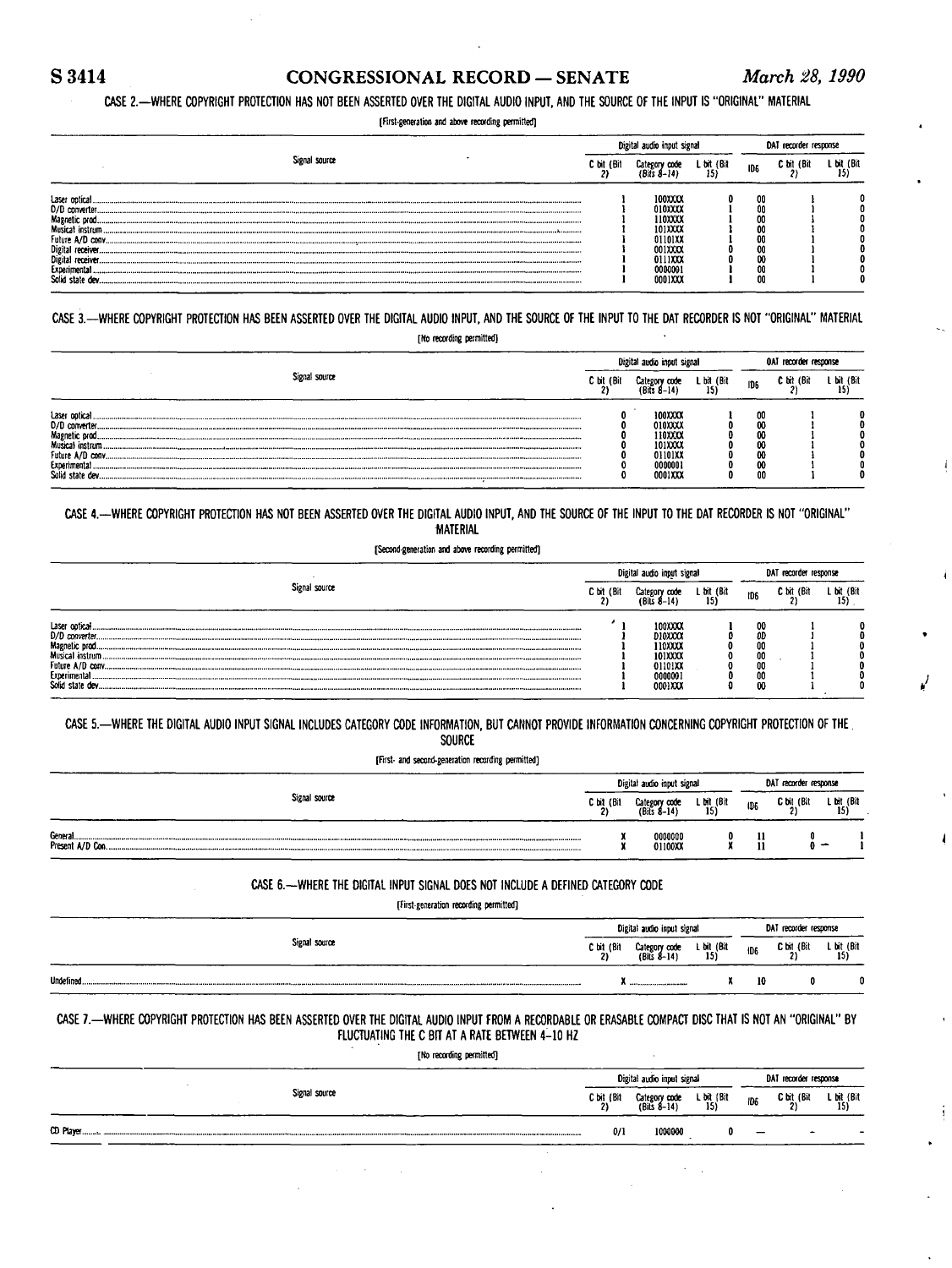# *March 28, 1990* CONGRESSIONAL RECORD — SENATE S 3415

**CASE 8.—WHERE THE DIGITAL SIGNAL TRANSMITTED TO A DIGITAL RECEIVER DOES NOT INCLUDE INFORMATION CONCERNING COPYRIGHT PROTECTION** 

**[Only first-generation reco:i&g perritted)** 

|                  |            | Digital audio input signal   |                   | DAT recorder response |            |         |  |
|------------------|------------|------------------------------|-------------------|-----------------------|------------|---------|--|
| Signal source    | C bit (Bit | Category code<br>(Bits 8–14) | 1 bit (Bit $15$ ) |                       | C bit (Bit | 151 (B) |  |
| Digital receiver |            | 00173000<br>0111XXX          |                   | 10<br>1ň              | 0          |         |  |

**CASE 9.-WHER E THE DIGITAL SIGNAL TRANSMITTED TO A RECEIVER FOR ELECTRONIC AUDIO SOFTWARE DELIVERY PROVIDES GENERATION STATUS INFORMATION AS IF THE STATUS WERE FIRST-GENERATION OR HIGHER** 

**[No recording permitted)** 

|                                        | Digital audio input signal |                              |                    |                 | DAT recorder response                                |                            |  |  |
|----------------------------------------|----------------------------|------------------------------|--------------------|-----------------|------------------------------------------------------|----------------------------|--|--|
| Signal source                          | C bit <sub>2</sub> (Bit    | Category code<br>(Bits 8-14) | 1. bit (Bit<br>15) | ID <sub>5</sub> | C bit (Bit                                           | $\frac{1 \text{ bit}}{15}$ |  |  |
| Digital receiver.<br>Digital receiver. |                            | 001XXXX<br>0111XXX           |                    | -               | $\overline{\phantom{0}}$<br>$\overline{\phantom{0}}$ | $\overline{\phantom{0}}$   |  |  |

**CONGRESS MUST ACT TO PROTECT THE CREATORS OF AMERICA'S MUSIC** 

Mr. WILSON. Mr. President, the development of technology brings with it great opportunities: To produce more with less effort, to solve complex problems as diverse as mapping distant planets and mapping our own genetic makeup, and to even enjoy with startling reality the artistic endeavors of musicians.

As these opportunities present themselves, they often are accompanied by challenges, especially to those of us with the responsibility to amend our laws to keep pace—to ensure that as technology serves to benefit some it does not endanger the rights of others.

This is the very situation we face with the advent of a new technology that allows perfect reproduction of prerecorded music.

For all of us all who marvel at the creativity of musicians and those whose music they perform, digital technology—in the form of compact discs—has provided an opportunity to appreciate recorded music almost as though it is being performed in front of us.

Unfortunately, this same digital technology—now is the form of digital audio tape—is very much endangering the legitimate interests of those same composers and performers.

Ultimately, if these interests are not protected, we will all lose the opportunity to enjoy the rich diversity of America's music community.

Mr. President, the law must keep pace with technology, and it is our responsibility to see that it does.

Today, the Senator from Arizona, Senator DECONCINI, is introducing a bill that proposes a solution to the DAT problem. The Senator has shown great leadership on many intellectual property issues—such as bring to the floor legislation implementing the Berne Convention, revising our trademark laws, and promoting protecting of our biotechnology industry—so it is not surprising that he is sponsoring this remedial copyright legislation.

Mr. President, I commend Senator DECONCINI for his efforts, for he brings to the attention of the Senate a

terests of all of those who create music for us to enjoy. Just as clearly, they are entitled to be compensated for their artistic endeavors.

Music is art, but is also a business, and Congress must not, through inaction, allow technology to run rampant over composers, musicians, and all of the others in the music industry.

That is why we need legislation.

Those in the music industry who support the DeConcini bill feel it is needed as a stopgap measure to slow the hemorrhaging that this currently draining the support that a vital music industry requires. Yet, there are others in the music industry who fear that an endorsement of the DeConcini proposal would indicate an abandonment of a justly deserved royalty system.

Mr. President, there is an absolute consensus in the music industry that Congress must act to respond to the threat posed by digital recording technology—today it is from digital audio tape, tomorrow it will be from recordable compact discs. Similarly, there is a full consensus that a royalty system should exist to compensate composers, artists, and the others who bring us recorded music for the harm they suffer from the copying of their works.

So, there is an overall consensus on what needs to be achieved. Unfortunately, there is not yet a similar consensus on the tactics to be used to reach this goal.

Mr. President, we need a royalty system. When negotiators for the<br>music and electronics industries and electronics reached an agreement last year in Athens, they implicitly acknowledged the legitimacy of a royalty system but only in Europe.

Mr. President, American consumers are certainly as willing as Europeans to support the arts. A royalty system is certainly as important for us to adopt in the United States as it is for the Europeans.

Indeed, with the long-overdue emphasis in the GATT on the need to protect intellectual property rights, once the Uruguay round ends one can

thoughtful proposal to protect the in-Europeans file a trade complaint over our unwillingness to fairly compensate their creators of music with a royalty system.

Mr. President, Congress should have been ahead of the curve, or at least on top of it, by passing a royalty system for copyright holders whose works are regularly reproduced. The sad truth is that Congress is very much behind the curve.

Many are rightfully willing to come to the floor of the Senate and the House to chastise other countries for failing to protect the interests of U.S. intellectual property right holders. Yet, when we are devouring our own, the Congress is unable or unwilling to act.

Mr. President, we should demand of ourselves the same respect for intellectual property rights that we demand from others.

Mr. President, time is certainly of the essence. Already, DAT machines are being sold in this country—even in my own State, in Santa Monica. Therefore, action must be taken this year.

Mr. President, it is my understanding that the bill being introduced by the Senator from Arizona will be referred to the Commerce Committee. I urge that committee to begin hearings on this issue at the earliest possible time. It should take testimony from all interested parties—both from interested industries and from the public.

What is most important is that all parties should come forward, in good faith, to reach a consensus. To this end, the DeConcini bill, as well as alternative proposals, should be given fair and thorough consideration.

. I urge the Commerce Committee to bring DAT legislation to the Senate this session. In this way the threat of technology can be dissipated while the opportunities it presents can be made available to the American public.

only wonder how long it will be before sical performers, and America's entire The bottom line is that we should find the best solution and put it in place this year. Every day that a workable solution is not in place is another day that America's composers and mu